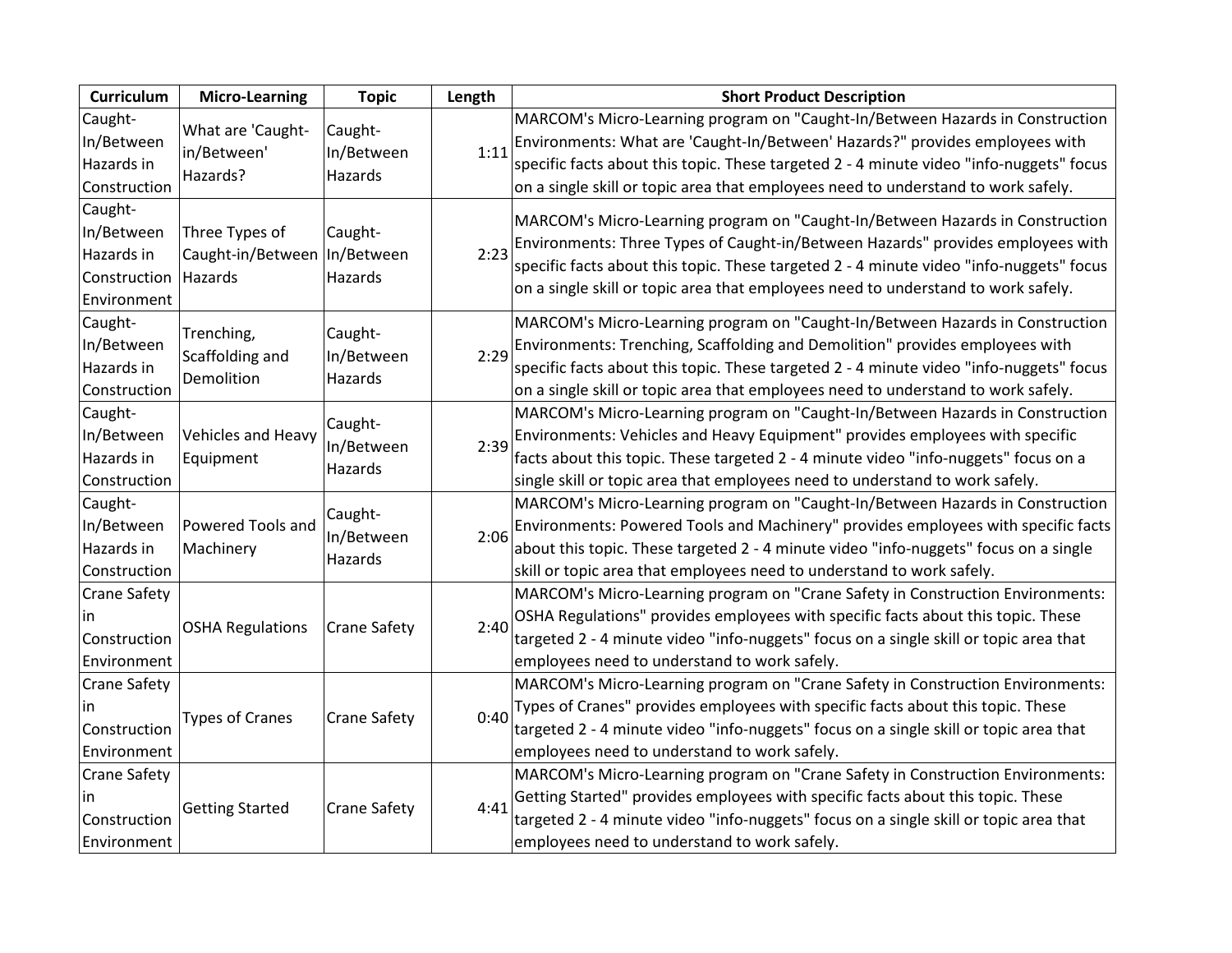| Curriculum          | <b>Micro-Learning</b>  | <b>Topic</b>                   | Length | <b>Short Product Description</b>                                                            |
|---------------------|------------------------|--------------------------------|--------|---------------------------------------------------------------------------------------------|
| <b>Crane Safety</b> |                        |                                |        | MARCOM's Micro-Learning program on "Crane Safety in Construction Environments:              |
|                     | Rigging the Load       | Crane Safety                   | 2:16   | Rigging the Load" provides employees with specific facts about this topic. These            |
| Construction        |                        |                                |        | targeted 2 - 4 minute video "info-nuggets" focus on a single skill or topic area that       |
| Environment         |                        |                                |        | employees need to understand to work safely.                                                |
| <b>Crane Safety</b> |                        |                                |        | MARCOM's Micro-Learning program on "Crane Safety in Construction Environments:              |
| ın                  | Lifting, Moving and    | <b>Crane Safety</b>            | 2:17   | Lifting, Moving and Landing" provides employees with specific facts about this topic.       |
| Construction        | Landing                |                                |        | These targeted 2 - 4 minute video "info-nuggets" focus on a single skill or topic area      |
| Environment         |                        |                                |        | that employees need to understand to work safely.                                           |
| Dealing with        |                        |                                |        | MARCOM's Micro-Learning program on "Dealing with Drug and Alcohol Abuse for                 |
| Drug and            | <b>Substances That</b> | Drug &                         |        | Employees in Construction Environments : Substances That Are Often Abused"                  |
| Alcohol             | Are Often Abused       | <b>Alcohol Abuse</b>           |        | 2:05 provides employees with specific facts about this topic. These targeted 2 - 4 minute   |
| Abuse for           |                        |                                |        | video "info-nuggets" focus on a single skill or topic area that employees need to           |
| Employees in        |                        |                                |        | understand to work safely.                                                                  |
| Dealing with        |                        |                                |        | MARCOM's Micro-Learning program on "Dealing with Drug and Alcohol Abuse for                 |
| Drug and            | Alcohol, Marijuana     |                                |        | Employees in Construction Environments: Alcohol, Marijuana and Other                        |
| Alcohol             | and Other              | Drug &<br><b>Alcohol Abuse</b> |        | 2:44 Depressants" provides employees with specific facts about this topic. These targeted   |
| Abuse for           | Depressants            |                                |        | 2 - 4 minute video "info-nuggets" focus on a single skill or topic area that employees      |
| Employees in        |                        |                                |        | need to understand to work safely.                                                          |
| Dealing with        |                        |                                |        | MARCOM's Micro-Learning program on "Dealing with Drug and Alcohol Abuse for                 |
| Drug and            | Stimulants and         | Drug &                         |        | Employees in Construction Environments : Stimulants and Narcotics" provides                 |
| Alcohol             | Narcotics              | <b>Alcohol Abuse</b>           |        | 2:14 employees with specific facts about this topic. These targeted $2 - 4$ minute video    |
| Abuse for           |                        |                                |        | "info-nuggets" focus on a single skill or topic area that employees need to                 |
| Employees in        |                        |                                |        | understand to work safely.                                                                  |
| Dealing with        |                        |                                |        | MARCOM's Micro-Learning program on "Dealing with Drug and Alcohol Abuse for                 |
| Drug and            | How People Get         | Drug &                         |        | Employees in Construction Environments : How People Get Hooked" provides                    |
| Alcohol             | Hooked                 | <b>Alcohol Abuse</b>           |        | 1:42 employees with specific facts about this topic. These targeted 2 - 4 minute video      |
| Abuse for           |                        |                                |        | "info-nuggets" focus on a single skill or topic area that employees need to                 |
| Employees in        |                        |                                |        | understand to work safely.                                                                  |
| Dealing with        |                        |                                |        | MARCOM's Micro-Learning program on "Dealing with Drug and Alcohol Abuse for                 |
| Drug and            |                        | Drug &                         |        | Employees in Construction Environments : Drug Dependency" provides employees                |
| Alcohol             | <b>Drug Dependency</b> | <b>Alcohol Abuse</b>           |        | 1:29 with specific facts about this topic. These targeted 2 - 4 minute video "info-nuggets" |
| Abuse for           |                        |                                |        | focus on a single skill or topic area that employees need to understand to work             |
| Employees in        |                        |                                |        | safely.                                                                                     |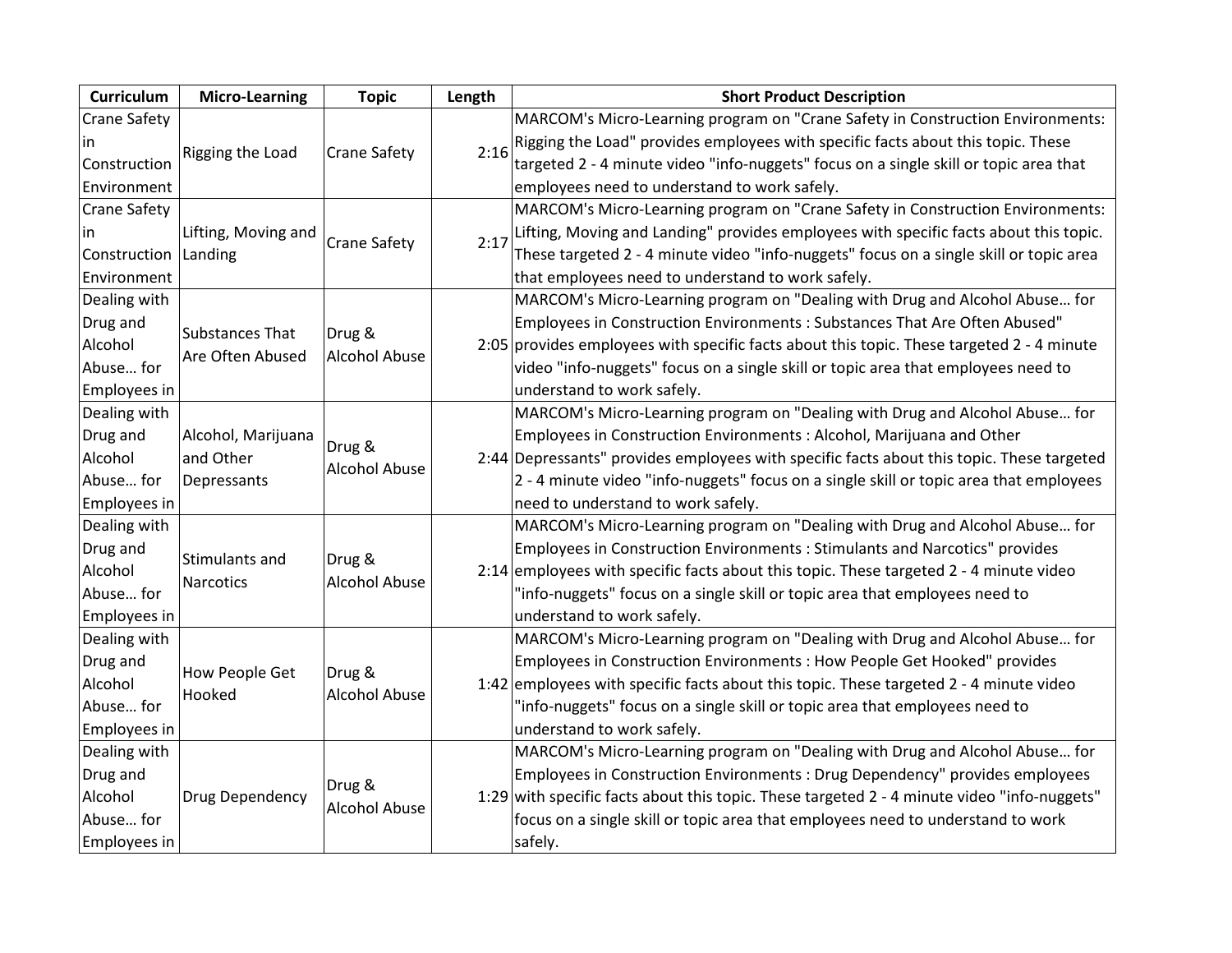| Curriculum   | <b>Micro-Learning</b>                 | <b>Topic</b>                   | Length | <b>Short Product Description</b>                                                            |
|--------------|---------------------------------------|--------------------------------|--------|---------------------------------------------------------------------------------------------|
| Dealing with |                                       |                                |        | MARCOM's Micro-Learning program on "Dealing with Drug and Alcohol Abuse for                 |
| Drug and     |                                       |                                |        | Employees in Construction Environments : Becoming a Substance Abuser" provides              |
| Alcohol      | Becoming a<br><b>Substance Abuser</b> | Drug &<br><b>Alcohol Abuse</b> |        | 1:24 employees with specific facts about this topic. These targeted 2 - 4 minute video      |
| Abuse for    |                                       |                                |        | "info-nuggets" focus on a single skill or topic area that employees need to                 |
| Employees in |                                       |                                |        | understand to work safely.                                                                  |
| Dealing with |                                       |                                |        | MARCOM's Micro-Learning program on "Dealing with Drug and Alcohol Abuse for                 |
| Drug and     |                                       |                                |        | Employees in Construction Environments : Alcohol and Drug Policies" provides                |
| Alcohol      | Alcohol and Drug<br>Policies          | Drug &<br><b>Alcohol Abuse</b> |        | 2:46 employees with specific facts about this topic. These targeted 2 - 4 minute video      |
| Abuse for    |                                       |                                |        | "info-nuggets" focus on a single skill or topic area that employees need to                 |
| Employees in |                                       |                                |        | understand to work safely.                                                                  |
| Dealing with |                                       |                                |        | MARCOM's Micro-Learning program on "Dealing with Drug and Alcohol Abuse for                 |
| Drug and     |                                       |                                |        | Employees in Construction Environments: Overcoming Substance Abuse" provides                |
| Alcohol      | Overcoming<br><b>Substance Abuse</b>  | Drug &<br><b>Alcohol Abuse</b> |        | 1:22 employees with specific facts about this topic. These targeted $2 - 4$ minute video    |
| Abuse for    |                                       |                                |        | "info-nuggets" focus on a single skill or topic area that employees need to                 |
| Employees in |                                       |                                |        | understand to work safely.                                                                  |
| Dealing with |                                       |                                |        | MARCOM's Micro-Learning program on "Dealing with Drug and Alcohol Abuse or                  |
| Drug and     | <b>How Substances</b>                 | Drug &                         |        | Managers & Supervisors in Construction Environments: How Substances Can Affect a            |
| Alcohol      | Can Affect a                          | <b>Alcohol Abuse</b>           |        | 1:53 Workplace" provides employees with specific facts about this topic. These targeted 2 - |
| Abuse for    | Workplace                             |                                |        | 4 minute video "info-nuggets" focus on a single skill or topic area that employees          |
| Managers &   |                                       |                                |        | need to understand to work safely.                                                          |
| Dealing with |                                       |                                |        | MARCOM's Micro-Learning program on "Dealing with Drug and Alcohol Abuse or                  |
| Drug and     | <b>What Substances</b>                | Drug &                         |        | Managers & Supervisors in Construction Environments: What Substances Are                    |
| Alcohol      |                                       | <b>Alcohol Abuse</b>           |        | 1:51 Abused" provides employees with specific facts about this topic. These targeted 2 - 4  |
| Abuse for    | Are Abused                            |                                |        | minute video "info-nuggets" focus on a single skill or topic area that employees need       |
| Managers &   |                                       |                                |        | to understand to work safely.                                                               |
| Dealing with |                                       |                                |        | MARCOM's Micro-Learning program on "Dealing with Drug and Alcohol Abuse or                  |
| Drug and     |                                       |                                |        | Managers & Supervisors in Construction Environments: Laws You Need to Know                  |
| Alcohol      | Laws You Need to<br><b>Know About</b> | Drug &<br><b>Alcohol Abuse</b> |        | 2:46 About" provides employees with specific facts about this topic. These targeted 2 - 4   |
| Abuse for    |                                       |                                |        | minute video "info-nuggets" focus on a single skill or topic area that employees need       |
| Managers &   |                                       |                                |        | to understand to work safely.                                                               |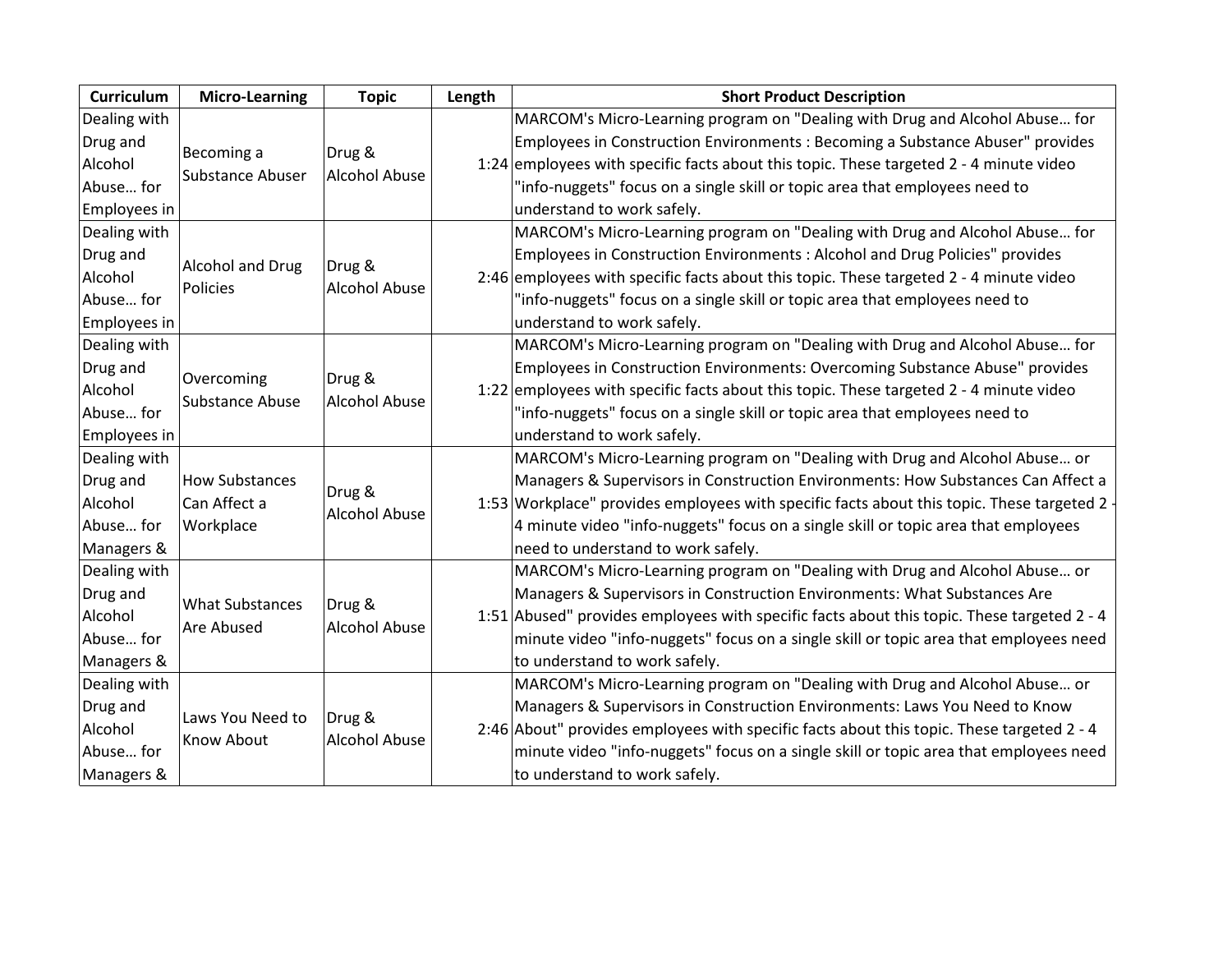| <b>Curriculum</b>  | <b>Micro-Learning</b>     | <b>Topic</b>         | Length | <b>Short Product Description</b>                                                             |
|--------------------|---------------------------|----------------------|--------|----------------------------------------------------------------------------------------------|
| Dealing with       |                           |                      |        | MARCOM's Micro-Learning program on "Dealing with Drug and Alcohol Abuse or                   |
| Drug and           | Creating an Alcohol       | Drug &               |        | Managers & Supervisors in Construction Environments: Creating an Alcohol and Drug-           |
| Alcohol            | and Drug-Free             |                      |        | 2:02 Free Workplace" provides employees with specific facts about this topic. These          |
| Abuse for          | Workplace                 | <b>Alcohol Abuse</b> |        | targeted 2 - 4 minute video "info-nuggets" focus on a single skill or topic area that        |
| Managers &         |                           |                      |        | employees need to understand to work safely.                                                 |
| Dealing with       |                           |                      |        | MARCOM's Micro-Learning program on "Dealing with Drug and Alcohol Abuse or                   |
| Drug and           | <b>Substance Abuse</b>    | Drug &               |        | Managers & Supervisors in Construction Environments: Substance Abuse Education               |
| Alcohol            | <b>Education and</b>      | <b>Alcohol Abuse</b> |        | 2:56 and Testing" provides employees with specific facts about this topic. These targeted    |
| Abuse for          | <b>Testing</b>            |                      |        | 2 - 4 minute video "info-nuggets" focus on a single skill or topic area that employees       |
| Managers &         |                           |                      |        | need to understand to work safely.                                                           |
| Dealing with       |                           |                      |        | MARCOM's Micro-Learning program on "Dealing with Drug and Alcohol Abuse or                   |
| Drug and           | Recognizing On-The-       | Drug &               |        | Managers & Supervisors in Construction Environments: Recognizing On-The-Job                  |
| Alcohol            | <b>Job Substance</b>      | <b>Alcohol Abuse</b> |        | 2:48 Substance Abuse" provides employees with specific facts about this topic. These         |
| Abuse for          | Abuse                     |                      |        | targeted 2 - 4 minute video "info-nuggets" focus on a single skill or topic area that        |
| Managers &         |                           |                      |        | employees need to understand to work safely.                                                 |
| Dealing with       |                           |                      |        | MARCOM's Micro-Learning program on "Dealing with Drug and Alcohol Abuse or                   |
| Drug and           | Handling Substance Drug & |                      |        | Managers & Supervisors in Construction Environments: Handling Substance Abuse                |
| Alcohol            | <b>Abuse Situations</b>   | <b>Alcohol Abuse</b> |        | 1:53 Situations" provides employees with specific facts about this topic. These targeted 2 - |
| Abuse for          |                           |                      |        | 4 minute video "info-nuggets" focus on a single skill or topic area that employees           |
| Managers &         |                           |                      |        | need to understand to work safely.                                                           |
| Electrocution      |                           |                      |        | MARCOM's Micro-Learning program on "Electrocution Hazards in Construction Part I:            |
| Hazards in         | <b>Electrical Hazards</b> | Electrocution        | 3:51   | Electrical Hazards and Electrocution" provides employees with specific facts about           |
| Construction       | and Electrocution         | Hazards              |        | this topic. These targeted 2 - 4 minute video "info-nuggets" focus on a single skill or      |
| Part I             |                           |                      |        | topic area that employees need to understand to work safely.                                 |
| Electrocution      | Major Types of            |                      |        | MARCOM's Micro-Learning program on "Electrocution Hazards in Construction Part I:            |
| Hazards in         | Electrocution             | Electrocution        | 4:08   | Major Types of Electrocution Hazards" provides employees with specific facts about           |
| Construction       | Hazards                   | Hazards              |        | this topic. These targeted 2 - 4 minute video "info-nuggets" focus on a single skill or      |
| Part I             |                           |                      |        | topic area that employees need to understand to work safely.                                 |
| Electrocution      |                           |                      |        | MARCOM's Micro-Learning program on "Electrocution Hazards in Construction Part I:            |
| Hazards in         | Power Lines and           | Electrocution        | 3:22   | Power Lines and GFCIs" provides employees with specific facts about this topic.              |
| Construction GFCIs |                           | Hazards              |        | These targeted 2 - 4 minute video "info-nuggets" focus on a single skill or topic area       |
| Part I             |                           |                      |        | that employees need to understand to work safely.                                            |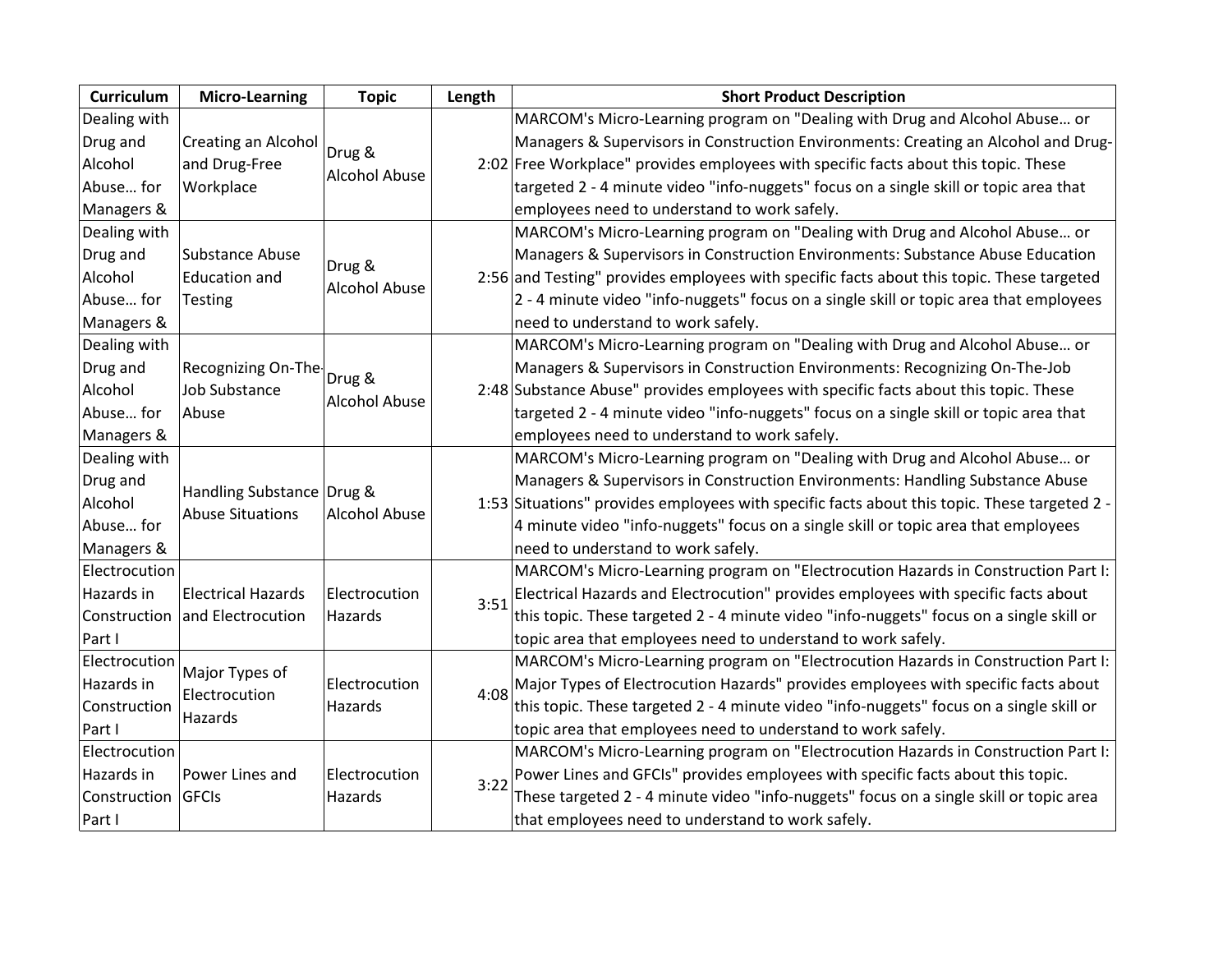| Curriculum                 | <b>Micro-Learning</b>           | <b>Topic</b>             | Length | <b>Short Product Description</b>                                                        |
|----------------------------|---------------------------------|--------------------------|--------|-----------------------------------------------------------------------------------------|
| Electrocution Power Tools, |                                 |                          |        | MARCOM's Micro-Learning program on "Electrocution Hazards in Construction Part I:       |
| Hazards in                 | <b>Extension Cords</b>          | Electrocution            | 7:47   | Power Tools, Extension Cords and Lock-Out/Tag-Out" provides employees with              |
|                            | Construction and Lock-Out/Tag-  | Hazards                  |        | specific facts about this topic. These targeted 2 - 4 minute video "info-nuggets" focus |
| Part I                     | Out                             |                          |        | on a single skill or topic area that employees need to understand to work safely.       |
| Electrocution              |                                 |                          |        | MARCOM's Micro-Learning program on "Electrocution Hazards in Construction Part          |
| Hazards in                 | <b>Electrical Hazards</b>       | Electrocution            | 3:01   | II: Electrical Hazards and Electrocution" provides employees with specific facts about  |
|                            | Construction and Electrocution  | Hazards                  |        | this topic. These targeted 2 - 4 minute video "info-nuggets" focus on a single skill or |
| Part II                    |                                 |                          |        | topic area that employees need to understand to work safely.                            |
| Electrocution              | Power Lines,                    |                          |        | MARCOM's Micro-Learning program on "Electrocution Hazards in Construction Part          |
| Hazards in                 | Isolation and                   | Electrocution            | 5:36   | II: Power Lines, Isolation and AEGCPs" provides employees with specific facts about     |
| Construction               | <b>AEGCPs</b>                   | Hazards                  |        | this topic. These targeted 2 - 4 minute video "info-nuggets" focus on a single skill or |
| Part II                    |                                 |                          |        | topic area that employees need to understand to work safely.                            |
|                            |                                 |                          |        | MARCOM's Micro-Learning program on "Electrocution Hazards in Construction Part          |
| Electrocution Tools and    |                                 |                          |        | II: Tools and Equipment, Lock-Out/Tag-Out and Employee Training" provides               |
| Hazards in                 | Equipment, Lock-                | Electrocution<br>Hazards |        | 3:29 employees with specific facts about this topic. These targeted 2 - 4 minute video  |
| Construction               | Out/Tag-Out and                 |                          |        | "info-nuggets" focus on a single skill or topic area that employees need to             |
| Part II                    | <b>Employee Training</b>        |                          |        | understand to work safely.                                                              |
| Eye Safety in              |                                 |                          |        | MARCOM's Micro-Learning program on "Eye Safety in Construction Environments:            |
| Construction   Preventing  |                                 |                          | 2:41   | Preventing Eyestrain" provides employees with specific facts about this topic. These    |
| Environment Eyestrain      |                                 | <b>Eye Safety</b>        |        | targeted 2 - 4 minute video "info-nuggets" focus on a single skill or topic area that   |
|                            |                                 |                          |        | employees need to understand to work safely.                                            |
| Eye Safety in              |                                 |                          |        | MARCOM's Micro-Learning program on "Eye Safety in Construction Environments:            |
| Construction               | <b>Protecting Against</b>       |                          | 2:38   | Protecting Against Particles and Splashes" provides employees with specific facts       |
| Environment                | Particles and                   | <b>Eye Safety</b>        |        | about this topic. These targeted 2 - 4 minute video "info-nuggets" focus on a single    |
|                            | <b>Splashes</b>                 |                          |        | skill or topic area that employees need to understand to work safely.                   |
| Eye Safety in              |                                 |                          |        | MARCOM's Micro-Learning program on "Eye Safety in Construction Environments:            |
|                            | Construction Avoiding Radiation |                          | 2:47   | Avoiding Radiation Hazards" provides employees with specific facts about this topic.    |
| Environment Hazards        |                                 | Eye Safety               |        | These targeted 2 - 4 minute video "info-nuggets" focus on a single skill or topic area  |
|                            |                                 |                          |        | that employees need to understand to work safely.                                       |
| Eye Safety in              |                                 |                          |        | MARCOM's Micro-Learning program on "Eye Safety in Construction Environments:            |
|                            | Construction What to Do in Case |                          |        | What to Do in Case of an Eye Injury" provides employees with specific facts about       |
|                            | Environment of an Eye Injury    | Eye Safety               | 2:21   | this topic. These targeted 2 - 4 minute video "info-nuggets" focus on a single skill or |
| s                          |                                 |                          |        | topic area that employees need to understand to work safely.                            |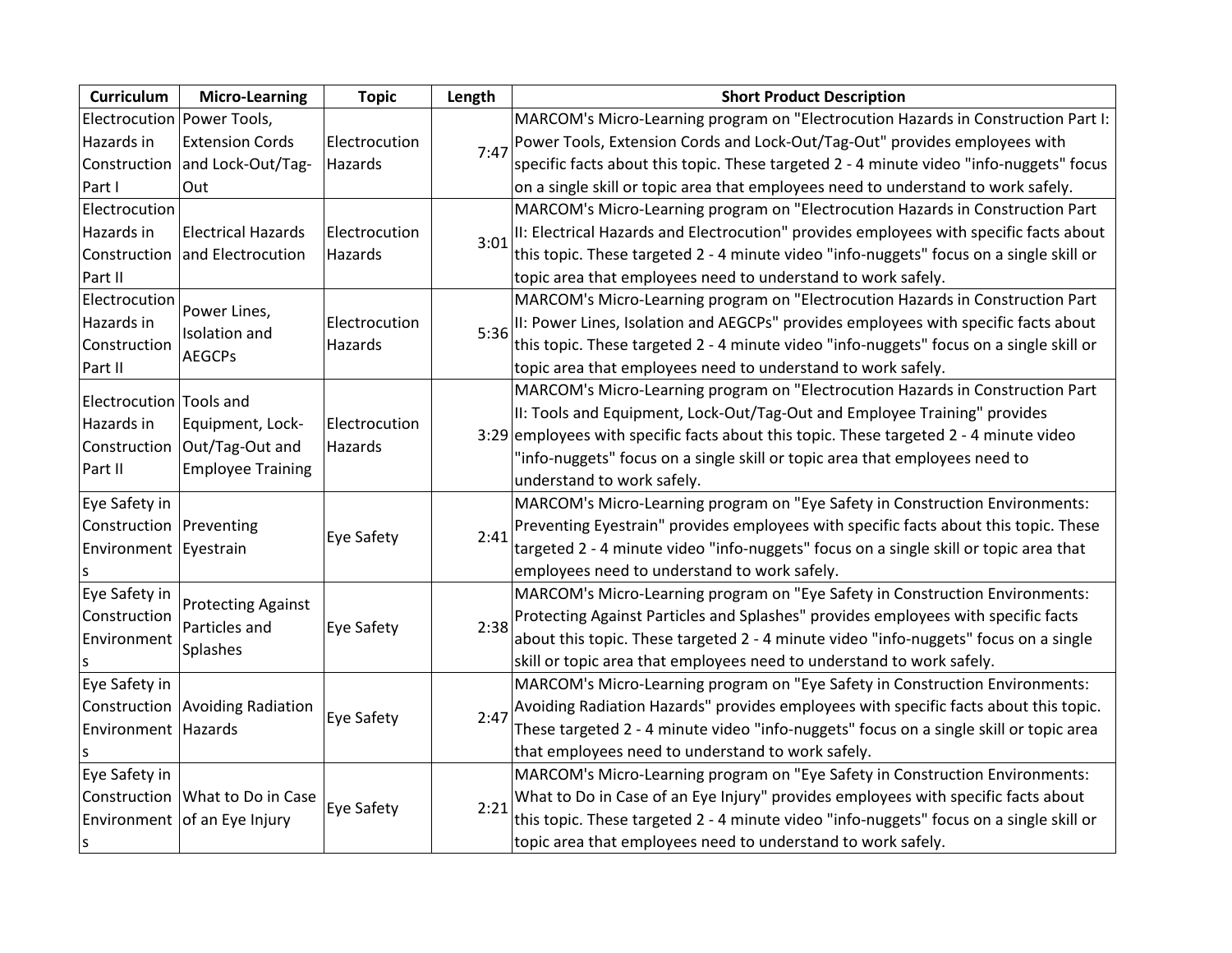| Curriculum            | <b>Micro-Learning</b>               | <b>Topic</b>                         | Length | <b>Short Product Description</b>                                                         |
|-----------------------|-------------------------------------|--------------------------------------|--------|------------------------------------------------------------------------------------------|
| Fall                  |                                     |                                      |        | MARCOM's Micro-Learning program on "Fall Protection in Construction                      |
| Protection in         | The Basics                          | <b>Fall Protection</b>               | 2:06   | Environments: The Basics" provides employees with specific facts about this topic.       |
| Construction          |                                     |                                      |        | These targeted 2 - 4 minute video "info-nuggets" focus on a single skill or topic area   |
| Environment           |                                     |                                      |        | that employees need to understand to work safely.                                        |
| Fall                  |                                     |                                      |        | MARCOM's Micro-Learning program on "Fall Protection in Construction                      |
| Protection in         |                                     |                                      | 2:25   | Environments: Sticking to the Plan" provides employees with specific facts about this    |
| Construction          |                                     | Sticking to the Plan Fall Protection |        | topic. These targeted 2 - 4 minute video "info-nuggets" focus on a single skill or topic |
| Environment           |                                     |                                      |        | area that employees need to understand to work safely.                                   |
| Fall                  |                                     |                                      |        | MARCOM's Micro-Learning program on "Fall Protection in Construction                      |
| Protection in         | Personal Protection Fall Protection |                                      | 4:27   | Environments: Personal Protection" provides employees with specific facts about this     |
| Construction          |                                     |                                      |        | topic. These targeted 2 - 4 minute video "info-nuggets" focus on a single skill or topic |
| Environment           |                                     |                                      |        | area that employees need to understand to work safely.                                   |
| First Aid in          |                                     |                                      |        | MARCOM's Micro-Learning program on "First Aid in Construction Environments: Eye          |
| Construction          | Eye Injuries                        | <b>First Aid</b>                     | 1:59   | Injuries" provides employees with specific facts about this topic. These targeted 2 - 4  |
| Environment           |                                     |                                      |        | minute video "info-nuggets" focus on a single skill or topic area that employees need    |
|                       |                                     |                                      |        | to understand to work safely.                                                            |
| First Aid in          |                                     |                                      |        | MARCOM's Micro-Learning program on "First Aid in Construction Environments:              |
|                       | Construction Cuts, Burns and        | <b>First Aid</b>                     | 2:39   | Cuts, Burns and Abrasions" provides employees with specific facts about this topic.      |
| Environment Abrasions |                                     |                                      |        | These targeted 2 - 4 minute video "info-nuggets" focus on a single skill or topic area   |
|                       |                                     |                                      |        | that employees need to understand to work safely.                                        |
| First Aid in          | Strains, Sprains,                   |                                      |        | MARCOM's Micro-Learning program on "First Aid in Construction Environments:              |
| Construction          | Fractures and                       | <b>First Aid</b>                     |        | Strains, Sprains, Fractures and Shock" provides employees with specific facts about      |
| Environment           | Shock                               |                                      | 2:26   | this topic. These targeted 2 - 4 minute video "info-nuggets" focus on a single skill or  |
|                       |                                     |                                      |        | topic area that employees need to understand to work safely.                             |
| First Aid in          |                                     |                                      |        | MARCOM's Micro-Learning program on "First Aid in Construction Environments:              |
|                       | Construction   Heart Attack and     | First Aid                            | 2:04   | Heart Attack and Cardiac Arrest" provides employees with specific facts about this       |
|                       | Environment Cardiac Arrest          |                                      |        | topic. These targeted 2 - 4 minute video "info-nuggets" focus on a single skill or topic |
|                       |                                     |                                      |        | area that employees need to understand to work safely.                                   |
| First Aid in          |                                     |                                      |        | MARCOM's Micro-Learning program on "First Aid in Construction Environments:              |
| Construction          |                                     |                                      | 2:17   | Choking" provides employees with specific facts about this topic. These targeted 2 - 4   |
| Environment           | Choking                             | <b>First Aid</b>                     |        | minute video "info-nuggets" focus on a single skill or topic area that employees need    |
| S                     |                                     |                                      |        | to understand to work safely.                                                            |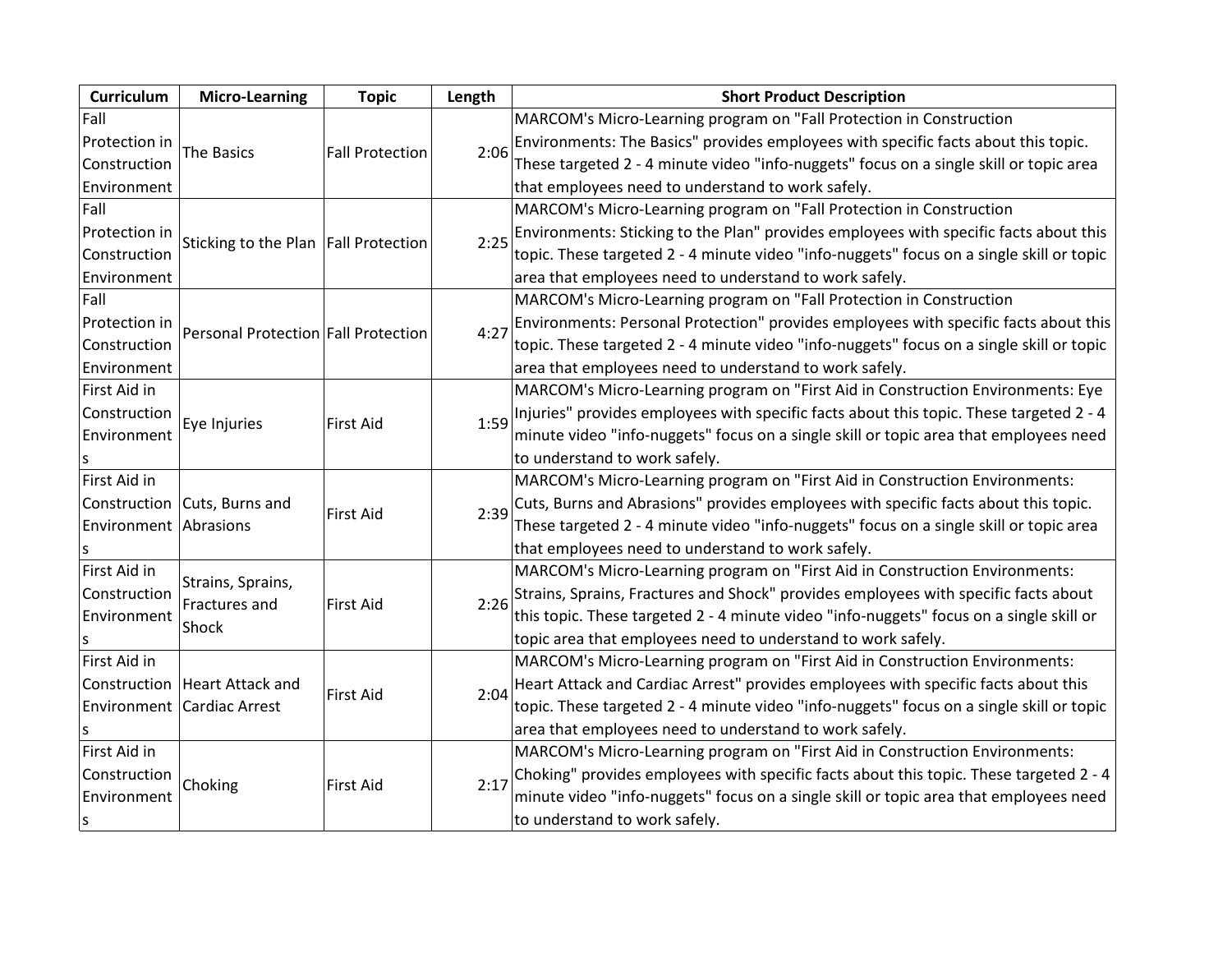| Curriculum            | <b>Micro-Learning</b>                     | <b>Topic</b>     | Length | <b>Short Product Description</b>                                                         |
|-----------------------|-------------------------------------------|------------------|--------|------------------------------------------------------------------------------------------|
| First Aid in          |                                           |                  |        | MARCOM's Micro-Learning program on "First Aid in Construction Environments: Heat-        |
|                       | Construction   Heat-Related               | <b>First Aid</b> | 2:07   | Related Illnesses" provides employees with specific facts about this topic. These        |
| Environment Illnesses |                                           |                  |        | targeted 2 - 4 minute video "info-nuggets" focus on a single skill or topic area that    |
| S                     |                                           |                  |        | employees need to understand to work safely.                                             |
| <b>GHS</b>            |                                           |                  |        | MARCOM's Micro-Learning program on "GHS Container Labeling in Construction               |
| Container             | How the GHS                               | <b>GHS</b>       | 2:32   | Environments: How the GHS Changes Labels" provides employees with specific facts         |
| Labeling in           | <b>Changes Labels</b>                     |                  |        | about this topic. These targeted 2 - 4 minute video "info-nuggets" focus on a single     |
| Construction          |                                           |                  |        | skill or topic area that employees need to understand to work safely.                    |
| GHS                   |                                           |                  |        | MARCOM's Micro-Learning program on "GHS Container Labeling in Construction               |
| Container             |                                           |                  | 1:35   | Environments: GHS Text Elements" provides employees with specific facts about this       |
| Labeling in           | GHS Text Elements   GHS                   |                  |        | topic. These targeted 2 - 4 minute video "info-nuggets" focus on a single skill or topic |
| Construction          |                                           |                  |        | area that employees need to understand to work safely.                                   |
| <b>GHS</b>            |                                           |                  |        | MARCOM's Micro-Learning program on "GHS Container Labeling in Construction               |
| Container             |                                           |                  |        | Environments: GHS Pictograms" provides employees with specific facts about this          |
| Labeling in           | <b>GHS Pictograms</b>                     | <b>GHS</b>       | 2:28   | topic. These targeted 2 - 4 minute video "info-nuggets" focus on a single skill or topic |
| Construction          |                                           |                  |        | area that employees need to understand to work safely.                                   |
| <b>GHS</b>            |                                           |                  |        | MARCOM's Micro-Learning program on "GHS Container Labeling in Construction               |
| Container             | Training and Phase-                       | <b>GHS</b>       | 2:51   | Environments: Training and Phase-In Dates" provides employees with specific facts        |
| Labeling in           | In Dates                                  |                  |        | about this topic. These targeted 2 - 4 minute video "info-nuggets" focus on a single     |
| Construction          |                                           |                  |        | skill or topic area that employees need to understand to work safely.                    |
| <b>GHS Safety</b>     |                                           |                  |        | MARCOM's Micro-Learning program on "GHS Container Labeling in Construction               |
| Data Sheets           | <b>Material Safety</b><br>Data Sheets and |                  |        | Environments: Material Safety Data Sheets and GHS SDS" provides employees with           |
| in                    |                                           | GHS              | 3:24   | specific facts about this topic. These targeted 2 - 4 minute video "info-nuggets" focus  |
| Construction          | <b>GHS SDS</b>                            |                  |        | on a single skill or topic area that employees need to understand to work safely.        |
| <b>GHS Safety</b>     |                                           |                  |        | MARCOM's Micro-Learning program on "GHS Container Labeling in Construction               |
| Data Sheets           | Materials and their                       | <b>GHS</b>       |        | Environments: Materials and their Hazards" provides employees with specific facts        |
| ın                    | Hazards                                   |                  | 1:26   | about this topic. These targeted 2 - 4 minute video "info-nuggets" focus on a single     |
| Construction          |                                           |                  |        | skill or topic area that employees need to understand to work safely.                    |
| <b>GHS Safety</b>     |                                           |                  |        | MARCOM's Micro-Learning program on "GHS Container Labeling in Construction               |
| Data Sheets           | Hazardous                                 |                  |        | Environments: Hazardous Materials Emergencies" provides employees with specific          |
| in                    | Materials                                 | <b>GHS</b>       | 3:04   | facts about this topic. These targeted 2 - 4 minute video "info-nuggets" focus on a      |
| Construction          | Emergencies                               |                  |        | single skill or topic area that employees need to understand to work safely.             |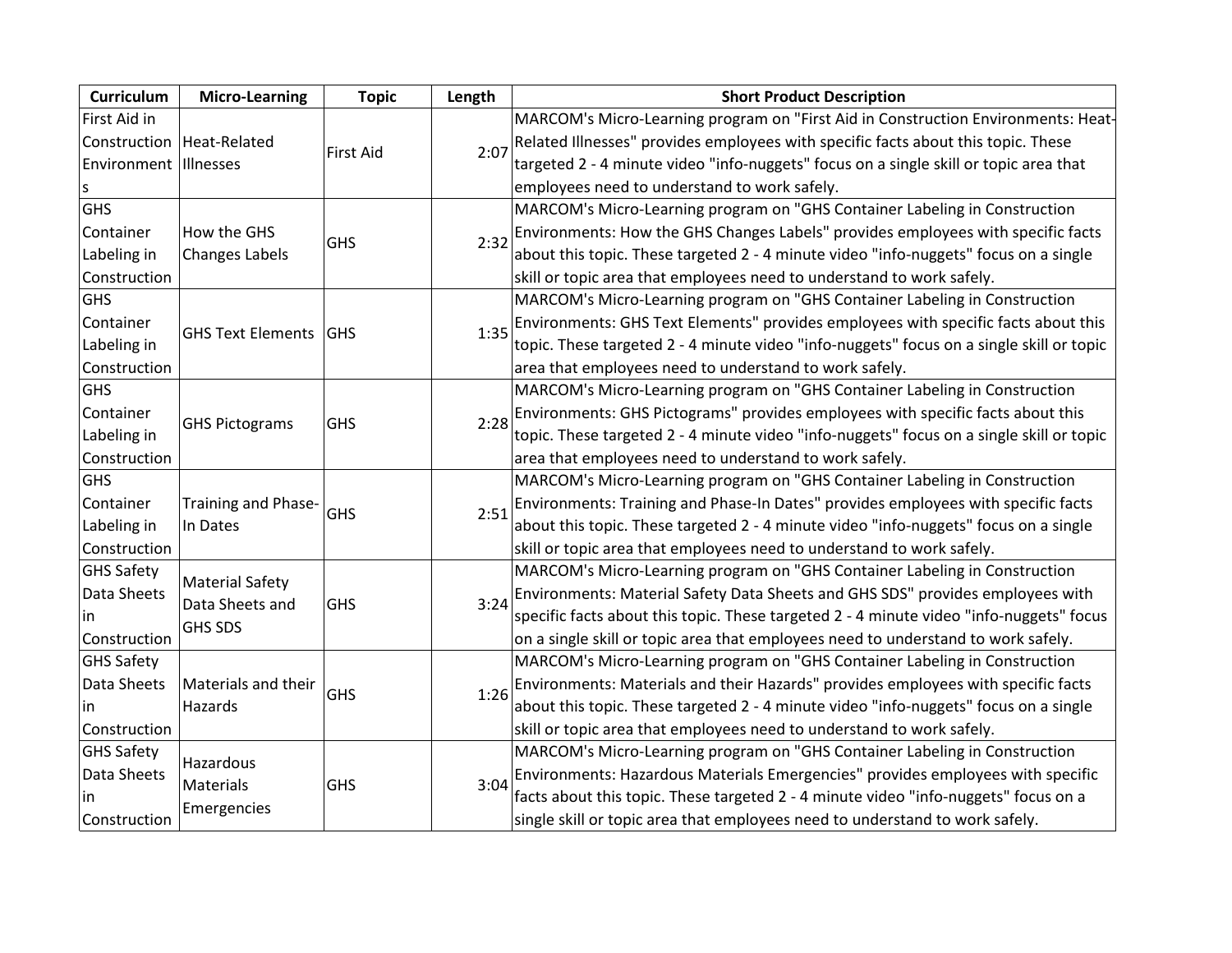| <b>Curriculum</b> | <b>Micro-Learning</b>      | <b>Topic</b> | Length | <b>Short Product Description</b>                                                        |
|-------------------|----------------------------|--------------|--------|-----------------------------------------------------------------------------------------|
| <b>GHS Safety</b> | Handling                   |              |        | MARCOM's Micro-Learning program on "GHS Container Labeling in Construction              |
| Data Sheets       | Hazardous                  | GHS          | 4:07   | Environments: Handling Hazardous Materials" provides employees with specific facts      |
| lin.              | Materials                  |              |        | about this topic. These targeted 2 - 4 minute video "info-nuggets" focus on a single    |
| Construction      |                            |              |        | skill or topic area that employees need to understand to work safely.                   |
| <b>GHS Safety</b> |                            |              |        | MARCOM's Micro-Learning program on "GHS Container Labeling in Construction              |
| Data Sheets       | Other Important            | GHS          | 1:55   | Environments: Other Important Information" provides employees with specific facts       |
| in.               | Information                |              |        | about this topic. These targeted 2 - 4 minute video "info-nuggets" focus on a single    |
| Construction      |                            |              |        | skill or topic area that employees need to understand to work safely.                   |
| Hand and          |                            | Hand and     |        | MARCOM's Micro-Learning program on "Hand and Power Tool Safety in Construction          |
| Power Tool        | Hand and Power             | Power Tool   | 2:27   | Environments: Hand and Power Tool Hazards" provides employees with specific facts       |
| Safety in         | <b>Tool Hazards</b>        | Safety       |        | about this topic. These targeted 2 - 4 minute video "info-nuggets" focus on a single    |
| Construction      |                            |              |        | skill or topic area that employees need to understand to work safely.                   |
| Hand and          |                            | Hand and     |        | MARCOM's Micro-Learning program on "Hand and Power Tool Safety in Construction          |
| Power Tool        | Tool Inspection and        | Power Tool   | 2:32   | Environments: Tool Inspection and Maintenance" provides employees with specific         |
| Safety in         | Maintenance                |              |        | facts about this topic. These targeted 2 - 4 minute video "info-nuggets" focus on a     |
| Construction      |                            | Safety       |        | single skill or topic area that employees need to understand to work safely.            |
| Hand and          |                            | Hand and     |        | MARCOM's Micro-Learning program on "Hand and Power Tool Safety in Construction          |
| Power Tool        | <b>Personal Protective</b> | Power Tool   | 2:29   | Environments: Personal Protective Equipment (PPE)" provides employees with              |
| Safety in         | Equipment (PPE)            |              |        | specific facts about this topic. These targeted 2 - 4 minute video "info-nuggets" focus |
| Construction      |                            | Safety       |        | on a single skill or topic area that employees need to understand to work safely.       |
| Hand and          |                            | Hand and     |        | MARCOM's Micro-Learning program on "Hand and Power Tool Safety in Construction          |
| Power Tool        | <b>Using Electrical</b>    | Power Tool   | 2:21   | Environments: Using Electrical Power Tools Safely" provides employees with specific     |
| Safety in         | Power Tools Safely         | Safety       |        | facts about this topic. These targeted 2 - 4 minute video "info-nuggets" focus on a     |
| Construction      |                            |              |        | single skill or topic area that employees need to understand to work safely.            |
| Hand and          |                            | Hand and     |        | MARCOM's Micro-Learning program on "Hand and Power Tool Safety in Construction          |
| Power Tool        | Preventing                 | Power Tool   | 1:32   | Environments: Preventing Kickbacks" provides employees with specific facts about        |
| Safety in         | Kickbacks                  |              |        | this topic. These targeted 2 - 4 minute video "info-nuggets" focus on a single skill or |
| Construction      |                            | Safety       |        | topic area that employees need to understand to work safely.                            |
| Hand and          |                            | Hand and     |        | MARCOM's Micro-Learning program on "Hand and Power Tool Safety in Construction          |
| Power Tool        | <b>Reducing Hazards</b>    | Power Tool   | 1:49   | Environments: Reducing Hazards in Your Work Area" provides employees with               |
| Safety in         | in Your Work Area          | Safety       |        | specific facts about this topic. These targeted 2 - 4 minute video "info-nuggets" focus |
| Construction      |                            |              |        | on a single skill or topic area that employees need to understand to work safely.       |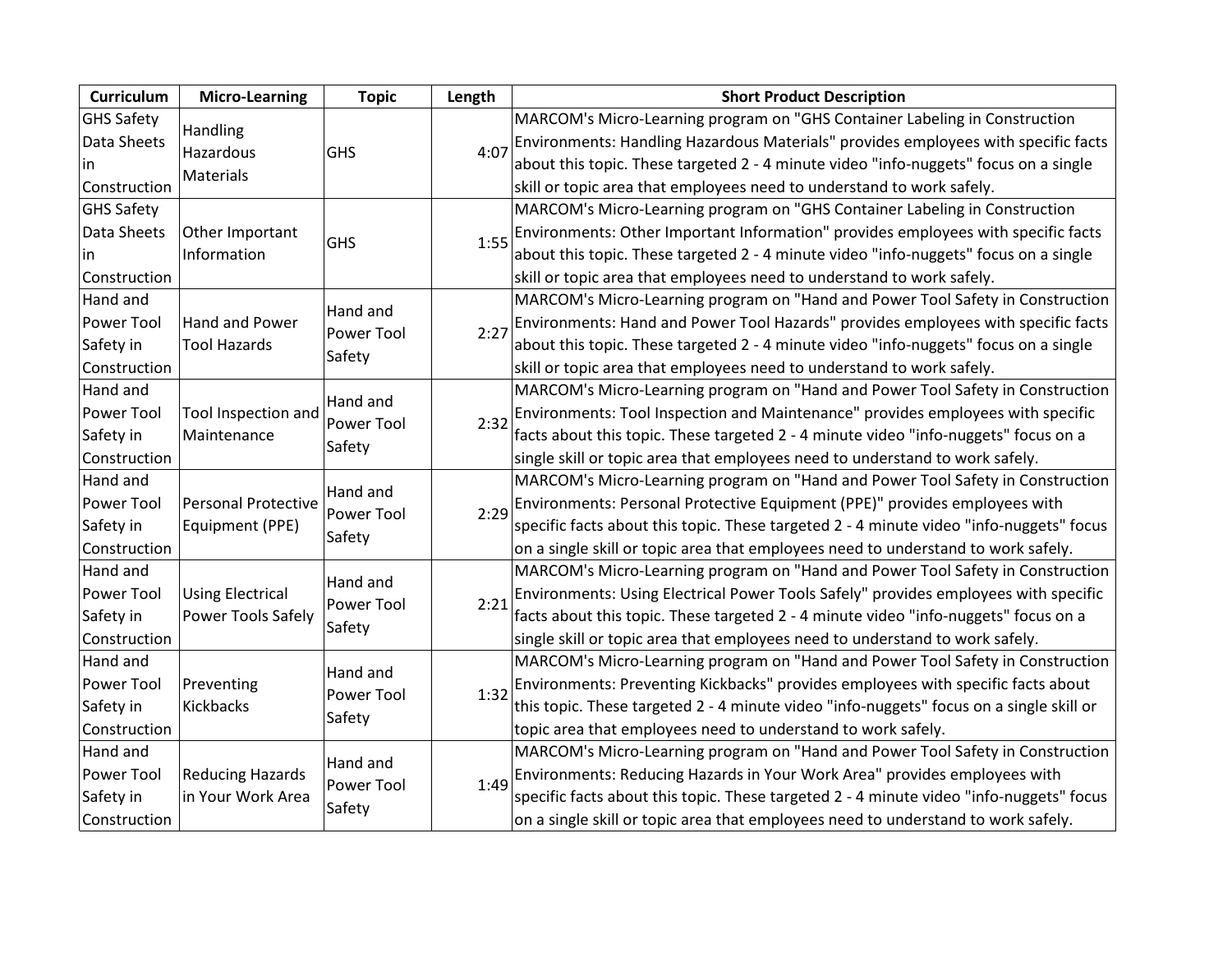| Curriculum            | <b>Micro-Learning</b>                          | <b>Topic</b><br>Length |      | <b>Short Product Description</b>                                                            |
|-----------------------|------------------------------------------------|------------------------|------|---------------------------------------------------------------------------------------------|
| Hand, Wrist           |                                                |                        |      | MARCOM's Micro-Learning program on "Hand, Wrist and Finger Safety in                        |
| and Finger            | The Hand's Design                              | Hand, Wrist            |      | Construction Environments: The Hand's Design and Structure" provides employees              |
| Safety in             | and Structure                                  | and Finger             |      | 1:56 with specific facts about this topic. These targeted 2 - 4 minute video "info-nuggets" |
| Construction          |                                                | Safety                 |      | focus on a single skill or topic area that employees need to understand to work             |
| Environment           |                                                |                        |      | safely.                                                                                     |
| Hand, Wrist           |                                                | Hand, Wrist            |      | MARCOM's Micro-Learning program on "Hand, Wrist and Finger Safety in                        |
| and Finger            | Safe Work                                      | and Finger             | 2:26 | Construction Environments: Safe Work Practices" provides employees with specific            |
| Safety in             | Practices                                      | Safety                 |      | facts about this topic. These targeted 2 - 4 minute video "info-nuggets" focus on a         |
| Construction          |                                                |                        |      | single skill or topic area that employees need to understand to work safely.                |
| Hand, Wrist           |                                                |                        |      | MARCOM's Micro-Learning program on "Hand, Wrist and Finger Safety in                        |
| and Finger            | Preventing                                     | Hand, Wrist            |      | Construction Environments: Preventing Ergonomic Injuries" provides employees with           |
| Safety in             |                                                | and Finger             | 3:03 |                                                                                             |
| Construction          | Ergonomic Injuries                             | Safety                 |      | specific facts about this topic. These targeted 2 - 4 minute video "info-nuggets" focus     |
| Environment           |                                                |                        |      | on a single skill or topic area that employees need to understand to work safely.           |
| Hand, Wrist           |                                                |                        |      | MARCOM's Micro-Learning program on "Hand, Wrist and Finger Safety in                        |
| and Finger            |                                                | Hand, Wrist            |      | Construction Environments: Choosing Tools and Using Them Safely" provides                   |
| Safety in             | Choosing Tools and<br><b>Using Them Safely</b> | and Finger             |      | 3:02 employees with specific facts about this topic. These targeted 2 - 4 minute video      |
| Construction          |                                                | Safety                 |      | "info-nuggets" focus on a single skill or topic area that employees need to                 |
| Environment           |                                                |                        |      | understand to work safely.                                                                  |
| Hand, Wrist           |                                                |                        |      | MARCOM's Micro-Learning program on "Hand, Wrist and Finger Safety in                        |
| and Finger            | Selecting the Best                             | Hand, Wrist            |      | Construction Environments: Selecting the Best Gloves for the Job" provides                  |
| Safety in             | Gloves for the Job                             | and Finger             |      | 2:04 employees with specific facts about this topic. These targeted $2 - 4$ minute video    |
| Construction          |                                                | Safety                 |      | "info-nuggets" focus on a single skill or topic area that employees need to                 |
| Environment           |                                                |                        |      | understand to work safely.                                                                  |
| Hazard                | Safety Data Sheets,                            |                        |      | MARCOM's Micro-Learning program on "Hazard Communication in Construction                    |
|                       | Communicati Container Labels                   | Hazard                 |      | Environments: Safety Data Sheets, Container Labels and the Written Hazard                   |
| on in                 | and the Written                                | Communicatio           |      | 3:40 Communication Program" provides employees with specific facts about this topic.        |
| Construction   Hazard |                                                | n                      |      | These targeted 2 - 4 minute video "info-nuggets" focus on a single skill or topic area      |
|                       | Environment Communication                      |                        |      | that employees need to understand to work safely.                                           |
| Hazard                |                                                | Hazard                 |      | MARCOM's Micro-Learning program on "Hazard Communication in Construction                    |
|                       | Communicati Toxins, Corrosives                 | Communicatio           | 2:00 | Environments: Toxins, Corrosives and Irritants" provides employees with specific            |
| on in                 | and Irritants                                  |                        |      | facts about this topic. These targeted 2 - 4 minute video "info-nuggets" focus on a         |
| Construction          |                                                | n                      |      | single skill or topic area that employees need to understand to work safely.                |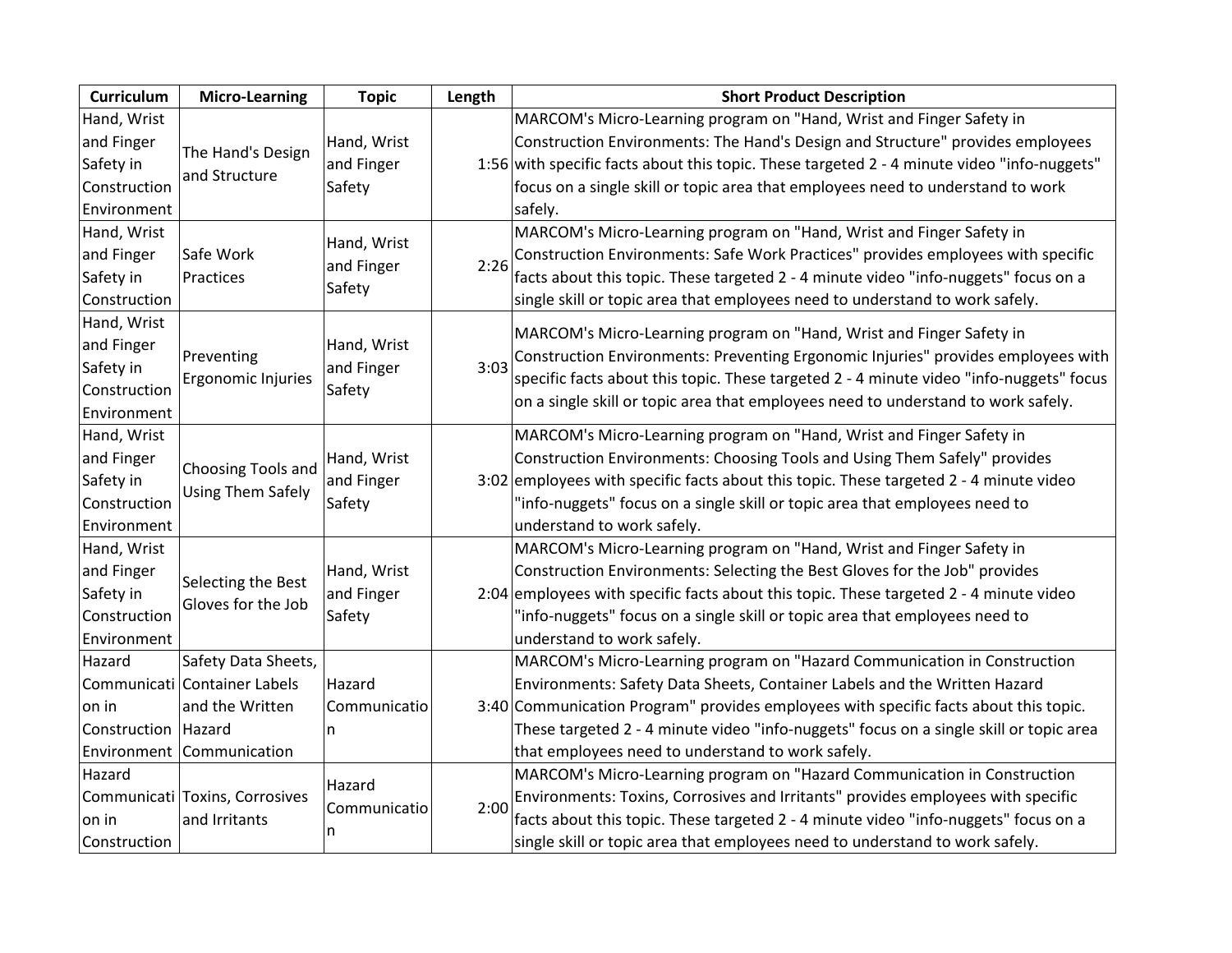| Curriculum               | <b>Micro-Learning</b>                  | <b>Topic</b> | Length | <b>Short Product Description</b>                                                         |
|--------------------------|----------------------------------------|--------------|--------|------------------------------------------------------------------------------------------|
| Hazard                   | Flammables,                            | Hazard       |        | MARCOM's Micro-Learning program on "Hazard Communication in Construction                 |
| Communicati              | Combustibles and                       | Communicatio | 2:02   | Environments: Flammables, Combustibles and Gases" provides employees with                |
| on in                    | Gases                                  |              |        | specific facts about this topic. These targeted 2 - 4 minute video "info-nuggets" focus  |
| Construction             |                                        | n            |        | on a single skill or topic area that employees need to understand to work safely.        |
| Hazard                   |                                        | Hazard       |        | MARCOM's Micro-Learning program on "Hazard Communication in Construction                 |
|                          | Communicati Carcinogens and            | Communicatio | 2:17   | Environments: Carcinogens and Radiation" provides employees with specific facts          |
| on in                    | Radiation                              |              |        | about this topic. These targeted 2 - 4 minute video "info-nuggets" focus on a single     |
| Construction             |                                        | n            |        | skill or topic area that employees need to understand to work safely.                    |
| Hazard                   |                                        | Hazard       |        | MARCOM's Micro-Learning program on "Hazard Communication in Construction                 |
| Communicati              | Exposure Situations Communicatio       |              | 3:36   | Environments: Exposure Situations" provides employees with specific facts about this     |
| on in                    |                                        |              |        | topic. These targeted 2 - 4 minute video "info-nuggets" focus on a single skill or topic |
| Construction             |                                        | n            |        | area that employees need to understand to work safely.                                   |
| Hazard                   |                                        |              |        |                                                                                          |
|                          | Communicati Personal Protective Hazard |              |        | MARCOM's Micro-Learning program on "Hazard Communication in Construction                 |
| on in                    | Equipment and                          | Communicatio | 2:00   | Environments: Personal Protective Equipment and Storage" provides employees with         |
| Construction Storage     |                                        | n            |        | specific facts about this topic. These targeted 2 - 4 minute video "info-nuggets" focus  |
| Environment              |                                        |              |        | on a single skill or topic area that employees need to understand to work safely.        |
| Hazard                   |                                        | Hazard       |        | MARCOM's Micro-Learning program on "Hazard Communication in Construction                 |
| Communicati              |                                        |              | 1:37   | Environments: Spills and Cleanup" provides employees with specific facts about this      |
| on in                    | Spills and Cleanup                     | Communicatio |        | topic. These targeted 2 - 4 minute video "info-nuggets" focus on a single skill or topic |
| Construction             |                                        | n            |        | area that employees need to understand to work safely.                                   |
| <b>Heat Stress</b>       | Heat and the                           |              |        | MARCOM's Micro-Learning program on "Heat Stress in Construction Environments:            |
| in                       |                                        |              |        | Heat and the Body's Cooling System" provides employees with specific facts about         |
| Construction             | <b>Body's Cooling</b>                  | Heat Stress  | 2:32   | this topic. These targeted 2 - 4 minute video "info-nuggets" focus on a single skill or  |
| Environment              | System                                 |              |        | topic area that employees need to understand to work safely.                             |
| <b>Heat Stress</b>       |                                        |              |        | MARCOM's Micro-Learning program on "Heat Stress in Construction Environments:            |
| in                       | <b>Heat-Related</b>                    |              |        | Heat-Related Illnesses" provides employees with specific facts about this topic. These   |
| Construction   Illnesses |                                        | Heat Stress  | 2:46   | targeted 2 - 4 minute video "info-nuggets" focus on a single skill or topic area that    |
| Environment              |                                        |              |        | employees need to understand to work safely.                                             |
| <b>Heat Stress</b>       |                                        |              |        | MARCOM's Micro-Learning program on "Heat Stress in Construction Environments:            |
| in.                      | <b>Treating Heat-</b>                  |              |        | Treating Heat-Related Illnesses" provides employees with specific facts about this       |
| Construction             | <b>Related Illnesses</b>               | Heat Stress  | 2:04   | topic. These targeted 2 - 4 minute video "info-nuggets" focus on a single skill or topic |
| Environment              |                                        |              |        | area that employees need to understand to work safely.                                   |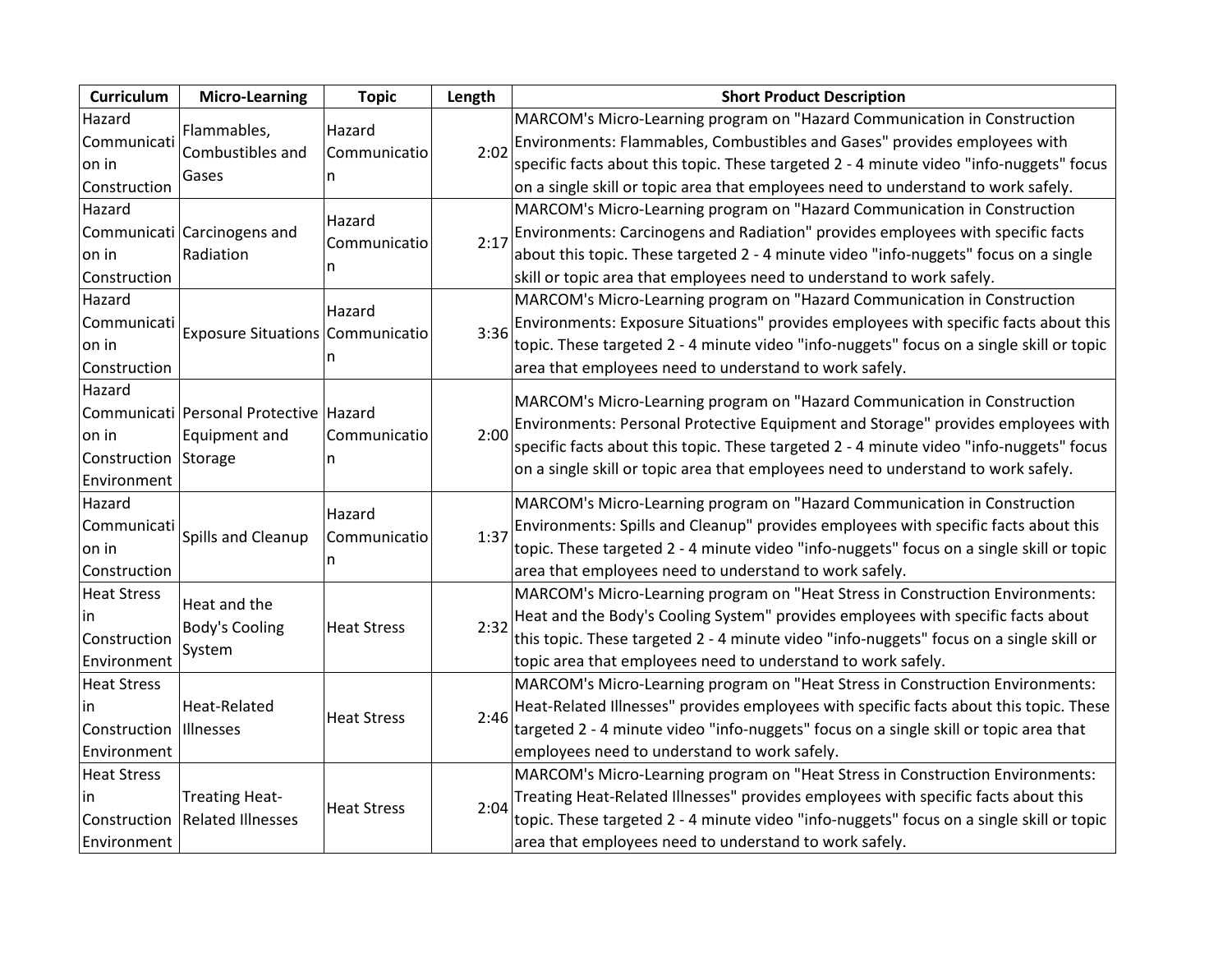| Curriculum         | <b>Micro-Learning</b>     | <b>Topic</b>       | Length | <b>Short Product Description</b>                                                         |
|--------------------|---------------------------|--------------------|--------|------------------------------------------------------------------------------------------|
| <b>Heat Stress</b> | Preparing to Work         |                    |        | MARCOM's Micro-Learning program on "Heat Stress in Construction Environments:            |
| lin                | in Hot                    | <b>Heat Stress</b> | 1:57   | Preparing to Work in Hot Environments" provides employees with specific facts            |
| Construction       | Environments              |                    |        | about this topic. These targeted 2 - 4 minute video "info-nuggets" focus on a single     |
| Environment        |                           |                    |        | skill or topic area that employees need to understand to work safely.                    |
| Introduction       | What is the               |                    |        | MARCOM's Micro-Learning program on "Introduction to GHS for Construction                 |
| to GHS for         | Globally                  | GHS                | 1:52   | Workers: What is the Globally Harmonized System" provides employees with specific        |
| Construction       | Harmonized                |                    |        | facts about this topic. These targeted 2 - 4 minute video "info-nuggets" focus on a      |
| Workers            | System?                   |                    |        | single skill or topic area that employees need to understand to work safely.             |
| Introduction       |                           |                    |        | MARCOM's Micro-Learning program on "Introduction to GHS for Construction                 |
| to GHS for         | Why did OSHA              | <b>GHS</b>         | 2:38   | Workers: Why Did OSHA Adopt the GHS" provides employees with specific facts              |
| Construction       | Adopt the GHS?            |                    |        | about this topic. These targeted 2 - 4 minute video "info-nuggets" focus on a single     |
| Workers            |                           |                    |        | skill or topic area that employees need to understand to work safely.                    |
| Introduction       |                           |                    |        | MARCOM's Micro-Learning program on "Introduction to GHS for Construction                 |
| to GHS for         | Hazard                    | <b>GHS</b>         | 3:04   | Workers: Hazard Classification" provides employees with specific facts about this        |
| Construction       | Classification            |                    |        | topic. These targeted 2 - 4 minute video "info-nuggets" focus on a single skill or topic |
| Workers            |                           |                    |        | area that employees need to understand to work safely.                                   |
| Introduction       |                           |                    |        | MARCOM's Micro-Learning program on "Introduction to GHS for Construction                 |
| to GHS for         | The Safety Data           | GHS                | 2:39   | Workers: The Safety Data Sheet" provides employees with specific facts about this        |
| Construction Sheet |                           |                    |        | topic. These targeted 2 - 4 minute video "info-nuggets" focus on a single skill or topic |
| Workers            |                           |                    |        | area that employees need to understand to work safely.                                   |
| Introduction       |                           |                    |        | MARCOM's Micro-Learning program on "Introduction to GHS for Construction                 |
| to GHS for         | <b>Container Labeling</b> | <b>GHS</b>         | 3:05   | Workers: Container Labeling (Text Elements)" provides employees with specific facts      |
| Construction       | (Text Elements)           |                    |        | about this topic. These targeted 2 - 4 minute video "info-nuggets" focus on a single     |
| Workers            |                           |                    |        | skill or topic area that employees need to understand to work safely.                    |
| Introduction       |                           |                    |        | MARCOM's Micro-Learning program on "Introduction to GHS for Construction                 |
| to GHS for         | <b>Container Labeling</b> | GHS                | 1:57   | Workers: Container Labeling (Pictograms)" provides employees with specific facts         |
| Construction       | (Pictograms)              |                    |        | about this topic. These targeted 2 - 4 minute video "info-nuggets" focus on a single     |
| Workers            |                           |                    |        | skill or topic area that employees need to understand to work safely.                    |
| Introduction       |                           |                    |        | MARCOM's Micro-Learning program on "Introductin to GHS for Construction                  |
| to GHS for         | Information and           | GHS                | 0:55   | Workers: Information and Training" provides employees with specific facts about this     |
| Construction       | Training                  |                    |        | topic. These targeted 2 - 4 minute video "info-nuggets" focus on a single skill or topic |
| Workers            |                           |                    |        | area that employees need to understand to work safely.                                   |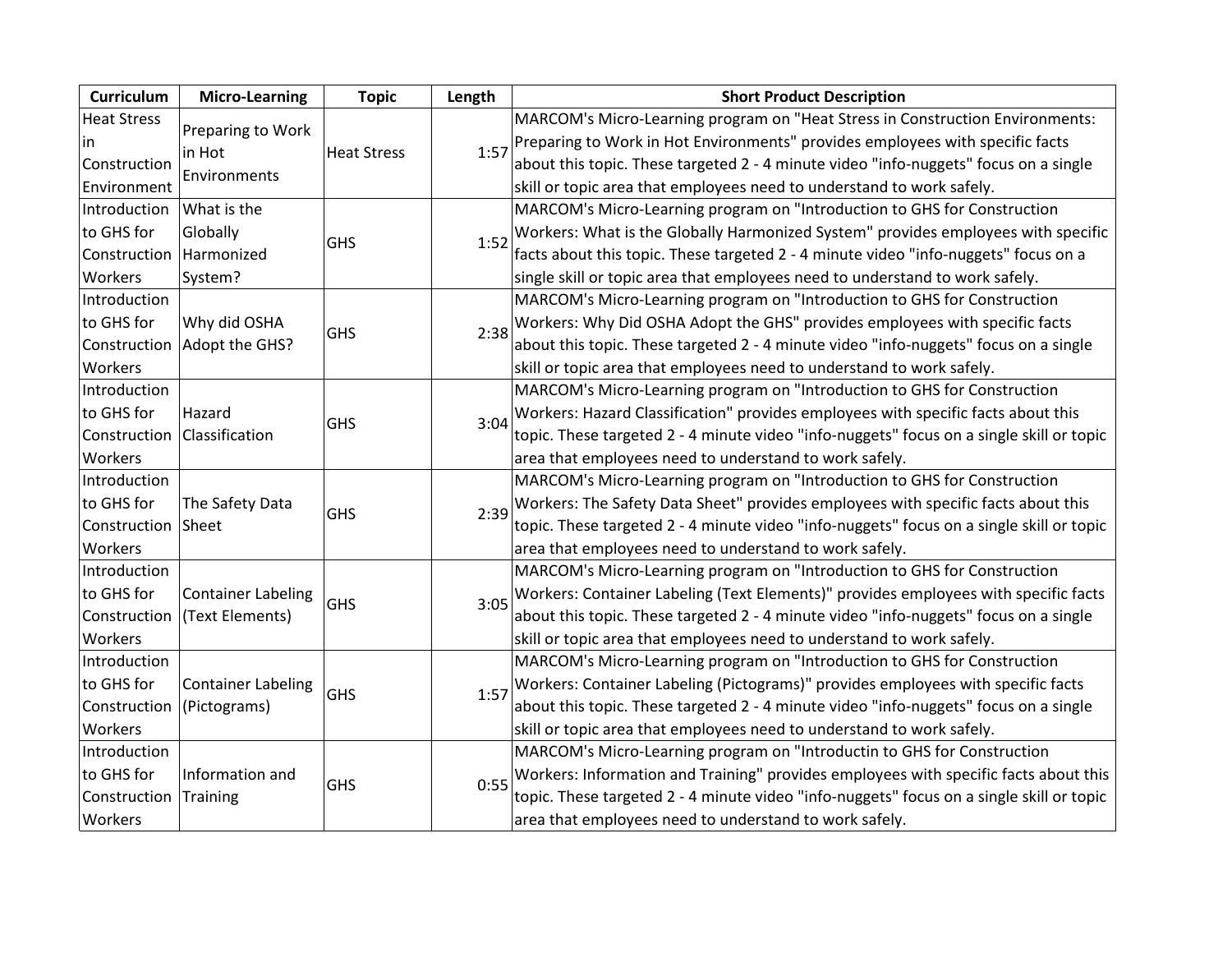| Curriculum   | <b>Micro-Learning</b>     | <b>Topic</b>  | Length | <b>Short Product Description</b>                                                         |
|--------------|---------------------------|---------------|--------|------------------------------------------------------------------------------------------|
| Introduction |                           |               |        | MARCOM's Micro-Learning program on "Introduction to GHS for Construction                 |
| to GHS for   | GHS Phase-In Dates GHS    |               | 1:33   | Workers: GHS Phase-In Dates" provides employees with specific facts about this           |
| Construction |                           |               |        | topic. These targeted 2 - 4 minute video "info-nuggets" focus on a single skill or topic |
| Workers      |                           |               |        | area that employees need to understand to work safely.                                   |
| Ladder       |                           |               |        | MARCOM's Micro-Learning program on "Ladder Safety in Construction Environments:          |
| Safety in    | Selecting the             | Ladder Safety | 1:34   | Selecting the Proper Ladder" provides employees with specific facts about this topic.    |
| Construction | Proper Ladder             |               |        | These targeted 2 - 4 minute video "info-nuggets" focus on a single skill or topic area   |
| Environment  |                           |               |        | that employees need to understand to work safely.                                        |
| Ladder       |                           |               |        | MARCOM's Micro-Learning program on "Ladder Safety in Construction Environments:          |
| Safety in    | <b>Inspecting Ladders</b> | Ladder Safety | 1:19   | Inspecting Ladders Before Use" provides employees with specific facts about this         |
| Construction | <b>Before Use</b>         |               |        | topic. These targeted 2 - 4 minute video "info-nuggets" focus on a single skill or topic |
| Environment  |                           |               |        | area that employees need to understand to work safely.                                   |
| Ladder       |                           |               |        | MARCOM's Micro-Learning program on "Ladder Safety in Construction Environments:          |
| Safety in    | Setting Up and            | Ladder Safety | 1:57   | Setting Up and Moving Ladders" provides employees with specific facts about this         |
| Construction | <b>Moving Ladders</b>     |               |        | topic. These targeted 2 - 4 minute video "info-nuggets" focus on a single skill or topic |
| Environment  |                           |               |        | area that employees need to understand to work safely.                                   |
| Ladder       |                           |               |        | MARCOM's Micro-Learning program on "Ladder Safety in Construction Environments:          |
| Safety in    | <b>Climbing Ladders</b>   | Ladder Safety | 2:22   | Climbing Ladders" provides employees with specific facts about this topic. These         |
| Construction |                           |               |        | targeted 2 - 4 minute video "info-nuggets" focus on a single skill or topic area that    |
| Environment  |                           |               |        | employees need to understand to work safely.                                             |
| Ladder       |                           |               |        | MARCOM's Micro-Learning program on "Ladder Safety in Construction Environments:          |
| Safety in    | Working on                | Ladder Safety | 2:05   | Working on Ladders" provides employees with specific facts about this topic. These       |
| Construction | Ladders                   |               |        | targeted 2 - 4 minute video "info-nuggets" focus on a single skill or topic area that    |
| Environment  |                           |               |        | employees need to understand to work safely.                                             |
| Ladder       |                           |               |        | MARCOM's Micro-Learning program on "Ladder Safety in Construction Environments:          |
| Safety in    | Ladder Accidents          |               | 1:13   | Ladder Accidents" provides employees with specific facts about this topic. These         |
| Construction |                           | Ladder Safety |        | targeted 2 - 4 minute video "info-nuggets" focus on a single skill or topic area that    |
| Environment  |                           |               |        | employees need to understand to work safely.                                             |
| Lead         |                           |               |        | MARCOM's Micro-Learning program on "Lead Exposure in Construction                        |
| Exposure in  | The Health Effects        | OSHA Lead     | 2:00   | Environments: The Health Effects of Lead Exposure" provides employees with specific      |
| Construction | of Lead Exposure          | Standards     |        | facts about this topic. These targeted 2 - 4 minute video "info-nuggets" focus on a      |
| Environment  |                           |               |        | single skill or topic area that employees need to understand to work safely.             |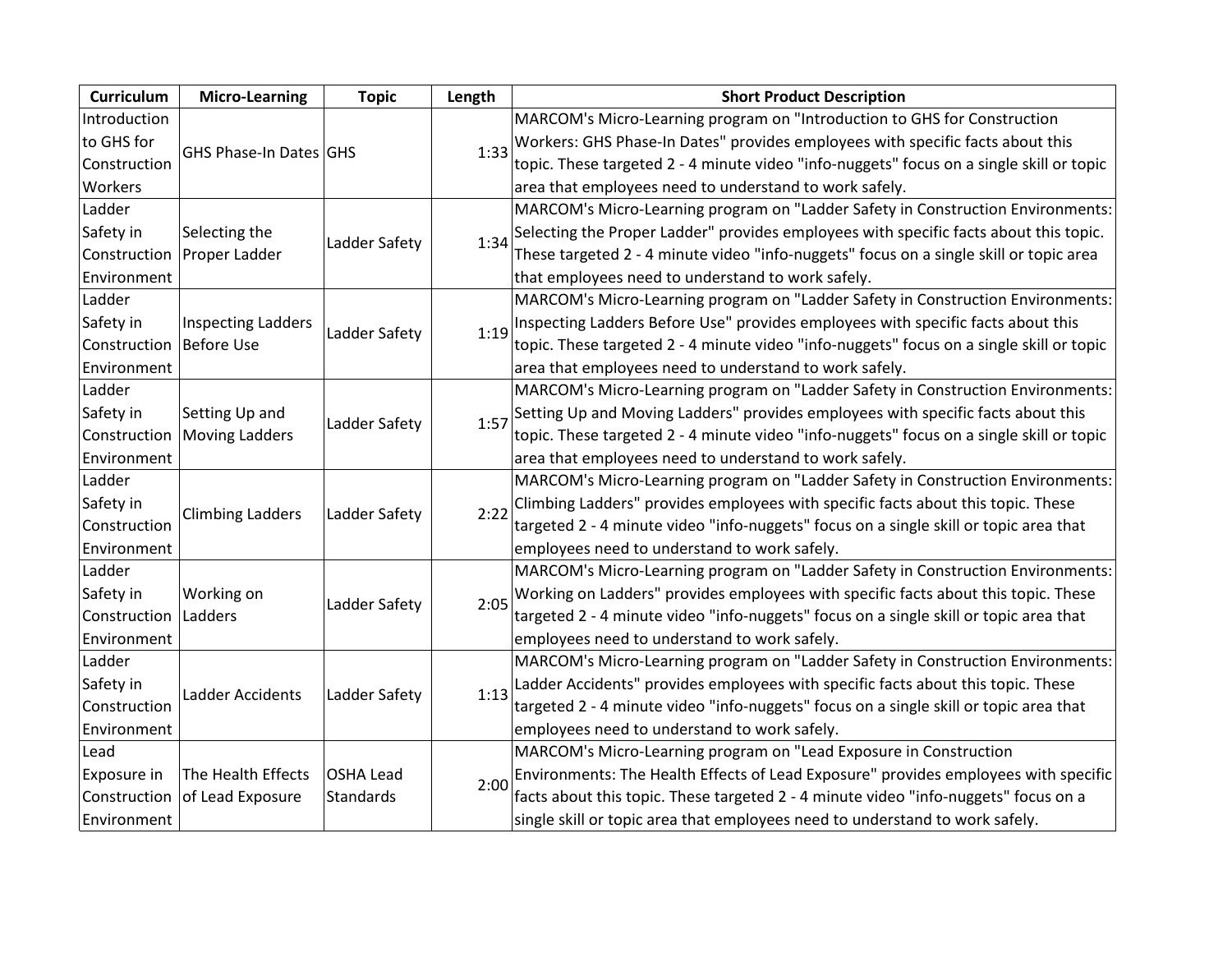| <b>Curriculum</b> | <b>Micro-Learning</b>                | <b>Topic</b>                         | Length | <b>Short Product Description</b>                                                         |
|-------------------|--------------------------------------|--------------------------------------|--------|------------------------------------------------------------------------------------------|
| Lead              | The OSHA Lead                        |                                      |        | MARCOM's Micro-Learning program on "Lead Exposure in Construction                        |
| Exposure in       | Standard and                         | <b>OSHA Lead</b>                     |        | Environments: The OSHA Lead Standard and Compliance Programs" provides                   |
| Construction      | Compliance                           | <b>Standards</b>                     |        | 2:59 employees with specific facts about this topic. These targeted 2 - 4 minute video   |
| Environment       | Programs                             |                                      |        | "info-nuggets" focus on a single skill or topic area that employees need to              |
| ls                |                                      |                                      |        | understand to work safely.                                                               |
| Lead              |                                      |                                      |        | MARCOM's Micro-Learning program on "Lead Exposure in Construction                        |
| Exposure in       | <b>Risk Assessment</b>               | <b>OSHA Lead</b>                     |        | Environments: The OSHA Lead Standard and Compliance Programs" provides                   |
| Construction      | and Monitoring                       | Standards                            |        | 4:40 employees with specific facts about this topic. These targeted $2 - 4$ minute video |
| Environment       |                                      |                                      |        | "info-nuggets" focus on a single skill or topic area that employees need to              |
| ls                |                                      |                                      |        | understand to work safely.                                                               |
| Lead              | PPE and                              |                                      |        | MARCOM's Micro-Learning program on "Lead Exposure in Construction                        |
| Exposure in       | Respiratory                          | <b>OSHA Lead</b><br><b>Standards</b> | 2:00   | Environments: PPE and Respiratory Protection" provides employees with specific           |
| Construction      | Protection                           |                                      |        | facts about this topic. These targeted 2 - 4 minute video "info-nuggets" focus on a      |
| Environment       |                                      |                                      |        | single skill or topic area that employees need to understand to work safely.             |
| Lead              |                                      |                                      |        | MARCOM's Micro-Learning program on "Lead Exposure in Construction                        |
| Exposure in       | Housekeeping and                     | <b>OSHA Lead</b>                     | 3:27   | Environments: Housekeeping and Decontamination" provides employees with                  |
| Construction      | Decontamination                      | <b>Standards</b>                     |        | specific facts about this topic. These targeted 2 - 4 minute video "info-nuggets" focus  |
| Environment       |                                      |                                      |        | on a single skill or topic area that employees need to understand to work safely.        |
| Lead              | Medical                              |                                      |        | MARCOM's Micro-Learning program on "Lead Exposure in Construction                        |
| Exposure in       | Surveillance and                     | <b>OSHA Lead</b>                     | 2:52   | Environments: Medical Surveillance and Removal " provides employees with specific        |
| Construction      | Removal                              | Standards                            |        | facts about this topic. These targeted 2 - 4 minute video "info-nuggets" focus on a      |
| Environment       |                                      |                                      |        | single skill or topic area that employees need to understand to work safely.             |
| Personal          |                                      | Personal                             | 2:11   | MARCOM's Micro-Learning program on "Personal Protective Equipment in                     |
| Protective        | General<br>Equipment in Requirements | Protective                           |        | Construction Environments: General Requirements" provides employees with specific        |
|                   |                                      | Equipment                            |        | facts about this topic. These targeted 2 - 4 minute video "info-nuggets" focus on a      |
| Construction      |                                      |                                      |        | single skill or topic area that employees need to understand to work safely.             |
| Personal          |                                      | Personal                             |        | MARCOM's Micro-Learning program on "Personal Protective Equipment in                     |
| Protective        | <b>Head Protection</b>               | Protective                           | 1:27   | Construction Environments: Head Protection" provides employees with specific facts       |
| Equipment in      |                                      | Equipment                            |        | about this topic. These targeted 2 - 4 minute video "info-nuggets" focus on a single     |
| Construction      |                                      |                                      |        | skill or topic area that employees need to understand to work safely.                    |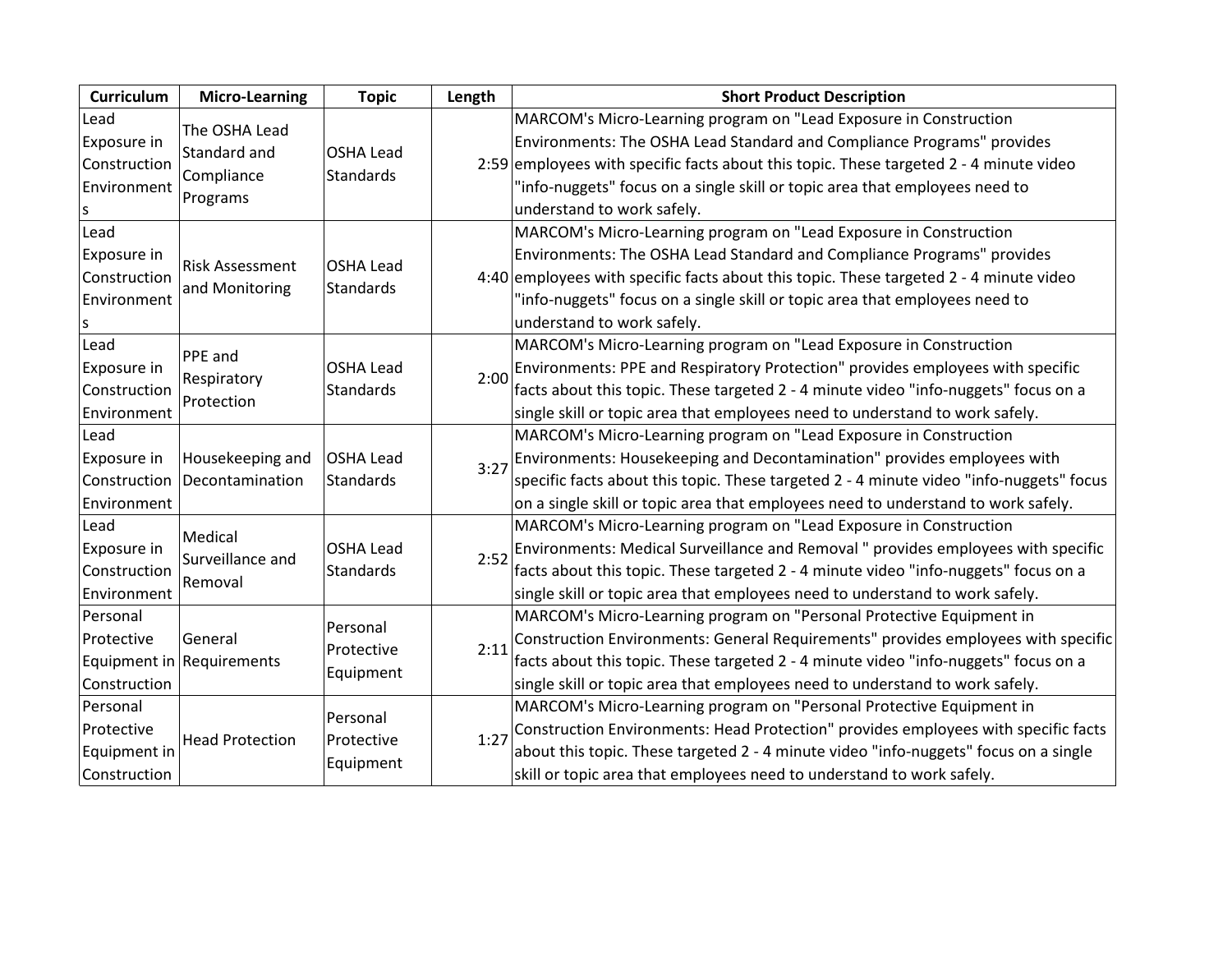| Curriculum              | <b>Micro-Learning</b>   | <b>Topic</b>                        | Length | <b>Short Product Description</b>                                                         |
|-------------------------|-------------------------|-------------------------------------|--------|------------------------------------------------------------------------------------------|
| Personal                |                         |                                     |        | MARCOM's Micro-Learning program on "Personal Protective Equipment in                     |
| Protective              | Eye and Face            | Personal                            | 2:46   | Construction Environments: Eye and Face Protection" provides employees with              |
| Equipment in Protection |                         | Protective                          |        | specific facts about this topic. These targeted 2 - 4 minute video "info-nuggets" focus  |
| Construction            |                         | Equipment                           |        | on a single skill or topic area that employees need to understand to work safely.        |
| Personal                |                         | Personal                            |        | MARCOM's Micro-Learning program on "Personal Protective Equipment in                     |
| Protective              | Respiratory             | Protective                          | 2:34   | Construction Environments: Respiratory Protection" provides employees with               |
| Equipment in Protection |                         |                                     |        | specific facts about this topic. These targeted 2 - 4 minute video "info-nuggets" focus  |
| Construction            |                         | Equipment                           |        | on a single skill or topic area that employees need to understand to work safely.        |
| Personal                |                         | Personal                            |        | MARCOM's Micro-Learning program on "Personal Protective Equipment in                     |
| Protective              | <b>Hand Protection</b>  | Protective                          | 2:49   | Construction Environments: Hand Protection" provides employees with specific facts       |
| Equipment in            |                         | Equipment                           |        | about this topic. These targeted 2 - 4 minute video "info-nuggets" focus on a single     |
| Construction            |                         |                                     |        | skill or topic area that employees need to understand to work safely.                    |
| Personal                |                         | Personal<br>Protective              | 1:59   | MARCOM's Micro-Learning program on "Personal Protective Equipment in                     |
| Protective              | Foot and Leg            |                                     |        | Construction Environments: Foot and Leg Protection" provides employees with              |
| Equipment in Protection |                         |                                     |        | specific facts about this topic. These targeted 2 - 4 minute video "info-nuggets" focus  |
| Construction            |                         | Equipment                           |        | on a single skill or topic area that employees need to understand to work safely.        |
| Personal                |                         | Personal<br>Protective<br>Equipment | 2:04   | MARCOM's Micro-Learning program on "Personal Protective Equipment in                     |
| Protective              | <b>Personal Fall</b>    |                                     |        | Construction Environments: Personal Fall Protection" provides employees with             |
| Equipment in Protection |                         |                                     |        | specific facts about this topic. These targeted 2 - 4 minute video "info-nuggets" focus  |
| Construction            |                         |                                     |        | on a single skill or topic area that employees need to understand to work safely.        |
| Rigging                 |                         |                                     |        | MARCOM's Micro-Learning program on "Rigging Safety in Construction                       |
| Safety in               |                         | <b>Rigging Safety</b>               | 2:51   | Environments: OSHA Regulations" provides employees with specific facts about this        |
| Construction            | <b>OSHA Regulations</b> |                                     |        | topic. These targeted 2 - 4 minute video "info-nuggets" focus on a single skill or topic |
| Environment             |                         |                                     |        | area that employees need to understand to work safely.                                   |
| Rigging                 |                         |                                     |        | MARCOM's Micro-Learning program on "Rigging Safety in Construction                       |
| Safety in               | <b>Hand Signals</b>     | <b>Rigging Safety</b>               | 2:30   | Environments: Hand Signals" provides employees with specific facts about this topic.     |
| Construction            |                         |                                     |        | These targeted 2 - 4 minute video "info-nuggets" focus on a single skill or topic area   |
| Environment             |                         |                                     |        | that employees need to understand to work safely.                                        |
| Rigging                 |                         |                                     |        | MARCOM's Micro-Learning program on "Rigging Safety in Construction                       |
| Safety in               |                         | <b>Rigging Safety</b>               | 2:30   | Environments: Slings" provides employees with specific facts about this topic. These     |
| Construction            | Slings                  |                                     |        | targeted 2 - 4 minute video "info-nuggets" focus on a single skill or topic area that    |
| Environment             |                         |                                     |        | employees need to understand to work safely.                                             |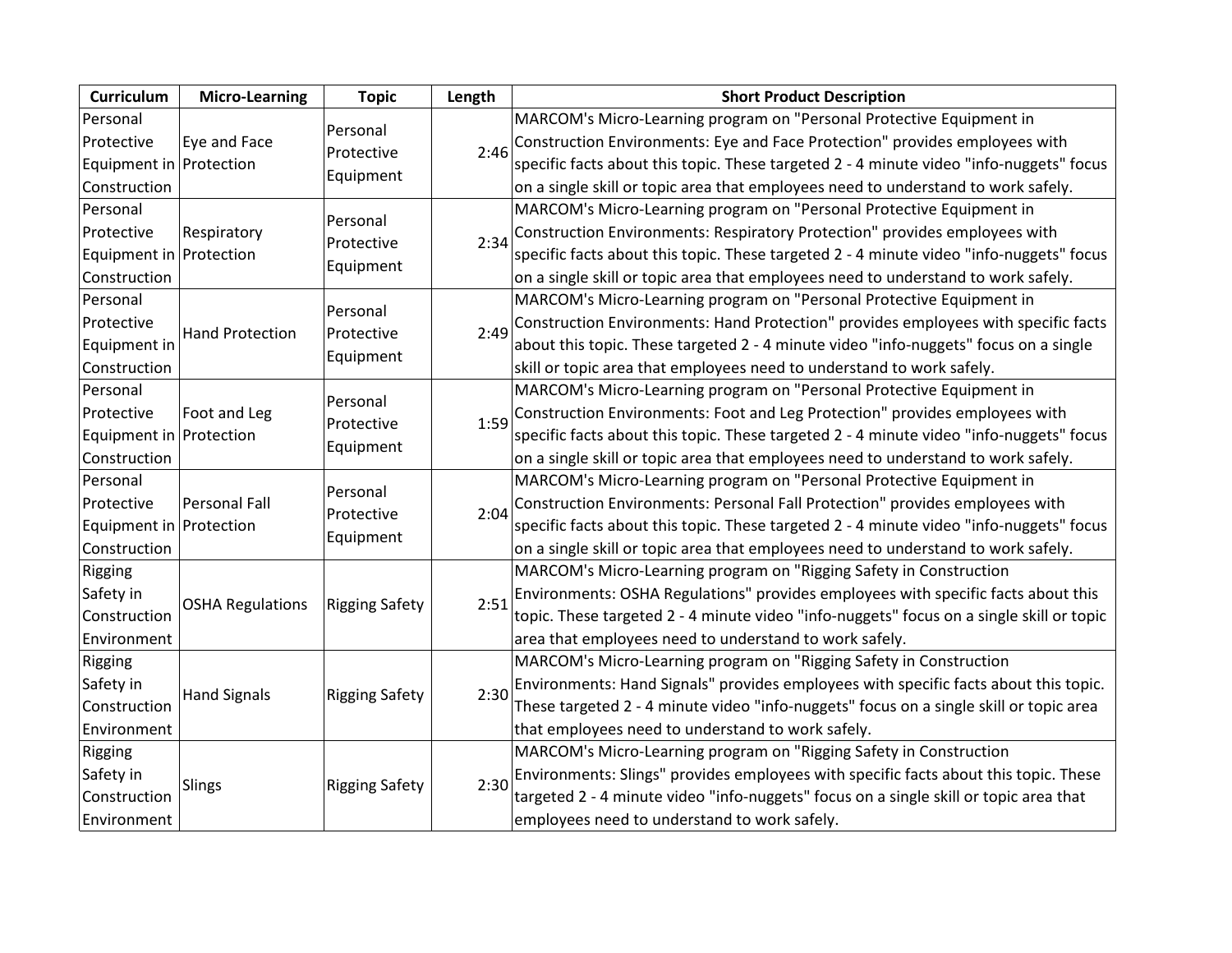| Curriculum               | <b>Micro-Learning</b>             | <b>Topic</b>          | Length                                                                                 | <b>Short Product Description</b>                                                         |
|--------------------------|-----------------------------------|-----------------------|----------------------------------------------------------------------------------------|------------------------------------------------------------------------------------------|
| Rigging                  |                                   |                       |                                                                                        | MARCOM's Micro-Learning program on "Rigging Safety in Construction                       |
| Safety in                | Hitches                           |                       | 2:46                                                                                   | Environments: Hitches" provides employees with specific facts about this topic.          |
| Construction             |                                   | <b>Rigging Safety</b> |                                                                                        | These targeted 2 - 4 minute video "info-nuggets" focus on a single skill or topic area   |
| Environment              |                                   |                       |                                                                                        | that employees need to understand to work safely.                                        |
| Rigging                  |                                   |                       |                                                                                        | MARCOM's Micro-Learning program on "Rigging Safety in Construction                       |
| Safety in                |                                   |                       | 4:28                                                                                   | Environments: Sling Angles" provides employees with specific facts about this topic.     |
| Construction             | <b>Sling Angles</b>               | <b>Rigging Safety</b> |                                                                                        | These targeted 2 - 4 minute video "info-nuggets" focus on a single skill or topic area   |
| Environment              |                                   |                       |                                                                                        | that employees need to understand to work safely.                                        |
| Rigging                  |                                   |                       |                                                                                        | MARCOM's Micro-Learning program on "Rigging Safety in Construction                       |
| Safety in                | Making the Lift                   | <b>Rigging Safety</b> | 2:35                                                                                   | Environments: Making the Lift" provides employees with specific facts about this         |
| Construction             |                                   |                       |                                                                                        | topic. These targeted 2 - 4 minute video "info-nuggets" focus on a single skill or topic |
| Environment              |                                   |                       |                                                                                        | area that employees need to understand to work safely.                                   |
| Safe Lifting in          | The Back's                        |                       |                                                                                        | MARCOM's Micro-Learning program on "Safe Lifting in Construction Environments:           |
| Construction             | Structure and                     | Safe Lifting          | 2:57                                                                                   | The Back's Structure and Function" provides employees with specific facts about this     |
| Environment              | Function                          |                       |                                                                                        | topic. These targeted 2 - 4 minute video "info-nuggets" focus on a single skill or topic |
|                          |                                   |                       |                                                                                        | area that employees need to understand to work safely.                                   |
| Safe Lifting in          |                                   |                       |                                                                                        | MARCOM's Micro-Learning program on "Safe Lifting in Construction Environments:           |
| Construction             | Preparing for a Lift Safe Lifting |                       | 4:11                                                                                   | Preparing for a Lift" provides employees with specific facts about this topic. These     |
| Environment              |                                   |                       |                                                                                        | targeted 2 - 4 minute video "info-nuggets" focus on a single skill or topic area that    |
| S                        |                                   |                       |                                                                                        | employees need to understand to work safely.                                             |
| Safe Lifting in          |                                   |                       |                                                                                        | MARCOM's Micro-Learning program on "Safe Lifting in Construction Environments:           |
|                          | Construction The Mechanics of     | Safe Lifting          | 2:56                                                                                   | The Mechanics of Safe Lifting" provides employees with specific facts about this         |
| Environment Safe Lifting |                                   |                       |                                                                                        | topic. These targeted 2 - 4 minute video "info-nuggets" focus on a single skill or topic |
|                          |                                   |                       |                                                                                        | area that employees need to understand to work safely.                                   |
| Safe Lifting in          |                                   |                       |                                                                                        | MARCOM's Micro-Learning program on "Safe Lifting in Construction Environments:           |
|                          | Construction Below the Waist      |                       | 2:52                                                                                   | Below the Waist Lifting" provides employees with specific facts about this topic.        |
| Environment   Lifting    | Safe Lifting                      |                       | These targeted 2 - 4 minute video "info-nuggets" focus on a single skill or topic area |                                                                                          |
|                          |                                   |                       |                                                                                        | that employees need to understand to work safely.                                        |
| Safe Lifting in          |                                   |                       |                                                                                        | MARCOM's Micro-Learning program on "Safe Lifting in Construction Environments:           |
| Construction             |                                   |                       | 1:17                                                                                   | Planning a Carry" provides employees with specific facts about this topic. These         |
| Environment              | Planning a Carry                  | Safe Lifting          |                                                                                        | targeted 2 - 4 minute video "info-nuggets" focus on a single skill or topic area that    |
| s                        |                                   |                       |                                                                                        | employees need to understand to work safely.                                             |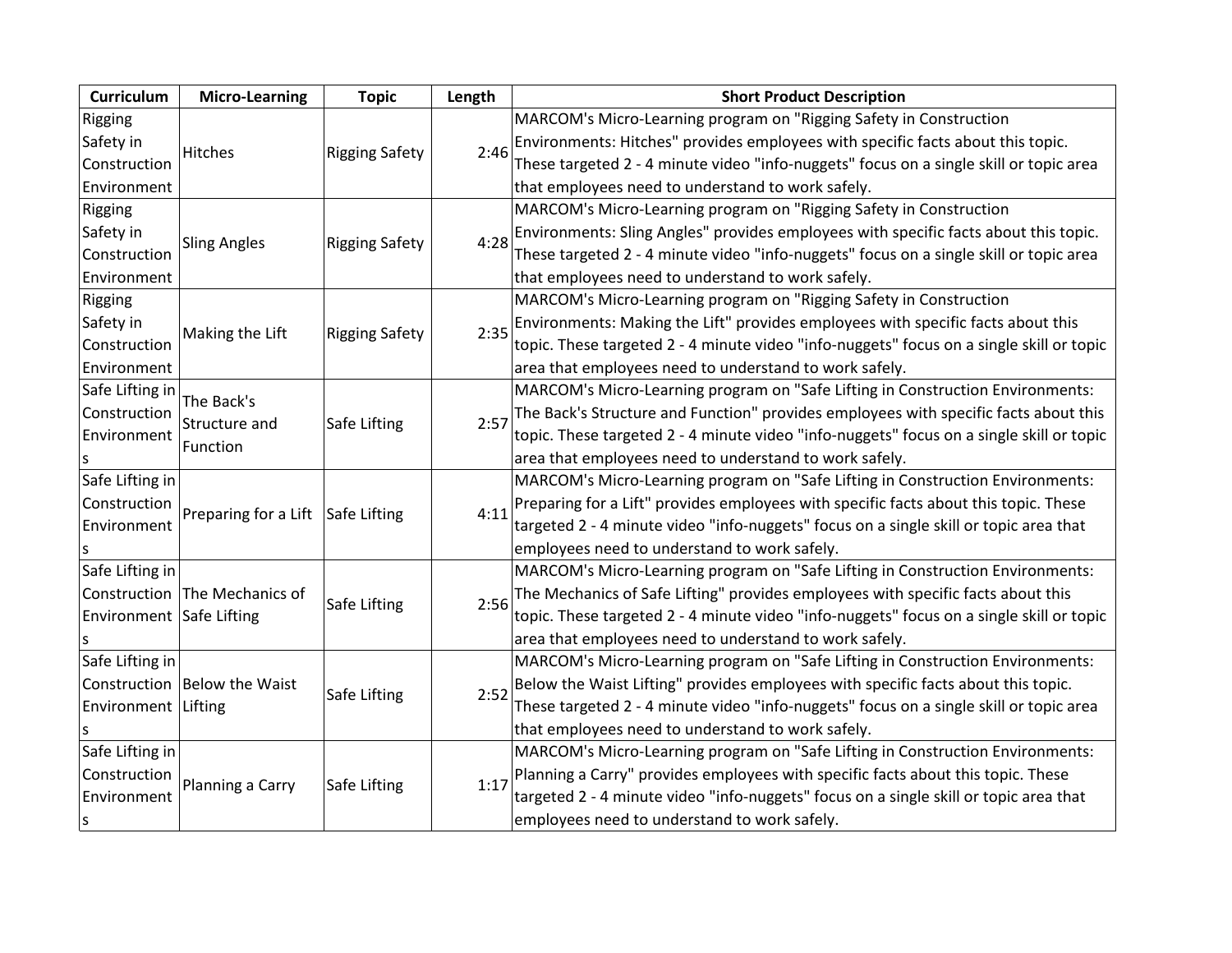| Curriculum   | <b>Micro-Learning</b>        | <b>Topic</b>          | Length | <b>Short Product Description</b>                                                            |
|--------------|------------------------------|-----------------------|--------|---------------------------------------------------------------------------------------------|
| Safety       |                              |                       |        | MARCOM's Micro-Learning program on "Safety Orientation in Construction                      |
| Orientation  | Preparing Mentally Safety    |                       | 1:55   | Environments: Preparing Mentally for the Job" provides employees with specific facts        |
| lin          | for the Job                  | Orientation           |        | about this topic. These targeted 2 - 4 minute video "info-nuggets" focus on a single        |
| Construction |                              |                       |        | skill or topic area that employees need to understand to work safely.                       |
| Safety       | Safety                       |                       |        | MARCOM's Micro-Learning program on "Safety Orientation in Construction                      |
| Orientation  |                              |                       |        | Environments: Safety Housekeeping and Accident Prevention" provides employees               |
| lin          | Housekeeping and<br>Accident | Safety<br>Orientation |        | 1:43 with specific facts about this topic. These targeted 2 - 4 minute video "info-nuggets" |
| Construction |                              |                       |        | focus on a single skill or topic area that employees need to understand to work             |
| Environment  | Prevention                   |                       |        | safely.                                                                                     |
| Safety       |                              |                       |        | MARCOM's Micro-Learning program on "Safety Orientation in Construction                      |
| Orientation  | Personal Protective Safety   |                       | 3:37   | Environments: Personal Protective Equipment" provides employees with specific               |
| lin          | Equipment                    | Orientation           |        | facts about this topic. These targeted 2 - 4 minute video "info-nuggets" focus on a         |
| Construction |                              |                       |        | single skill or topic area that employees need to understand to work safely.                |
| Safety       |                              |                       |        | MARCOM's Micro-Learning program on "Safety Orientation in Construction                      |
| Orientation  | Safe Work                    | Safety                | 2:42   | Environments: Safe Work Practices" provides employees with specific facts about this        |
| lin          | Practices                    | Orientation           |        | topic. These targeted 2 - 4 minute video "info-nuggets" focus on a single skill or topic    |
| Construction |                              |                       |        | area that employees need to understand to work safely.                                      |
| Safety       |                              |                       |        | MARCOM's Micro-Learning program on "Safety Orientation in Construction                      |
| Orientation  | Preparing for                | Safety                | 2:15   | Environments: Preparing for Emergencies" provides employees with specific facts             |
| lin          | Emergencies                  | Orientation           |        | about this topic. These targeted 2 - 4 minute video "info-nuggets" focus on a single        |
| Construction |                              |                       |        | skill or topic area that employees need to understand to work safely.                       |
| Slips, Trips | Center of Gravity            |                       |        | MARCOM's Micro-Learning program on "Slips, Trips and Falls in Construction                  |
| and Falls in | and Maintaining              | Slips, Trips          | 2:29   | Environments: Center of Gravity and Maintaining Balance" provides employees with            |
| Construction | Balance                      | and Falls             |        | specific facts about this topic. These targeted 2 - 4 minute video "info-nuggets" focus     |
| Environment  |                              |                       |        | on a single skill or topic area that employees need to understand to work safely.           |
| Slips, Trips |                              |                       |        | MARCOM's Micro-Learning program on "Slips, Trips and Falls in Construction                  |
| and Falls in | Slips, Trips and Falls       | Slips, Trips          | 2:38   | Environments: Slips, Trips and Falls" provides employees with specific facts about this     |
| Construction |                              | and Falls             |        | topic. These targeted 2 - 4 minute video "info-nuggets" focus on a single skill or topic    |
| Environment  |                              |                       |        | area that employees need to understand to work safely.                                      |
| Slips, Trips |                              |                       |        | MARCOM's Micro-Learning program on "Slips, Trips and Falls in Construction                  |
| and Falls in | <b>Walking Surfaces</b>      | Slips, Trips          | 2:38   | Environments: Walking Surfaces" provides employees with specific facts about this           |
| Construction |                              | and Falls             |        | topic. These targeted 2 - 4 minute video "info-nuggets" focus on a single skill or topic    |
| Environment  |                              |                       |        | area that employees need to understand to work safely.                                      |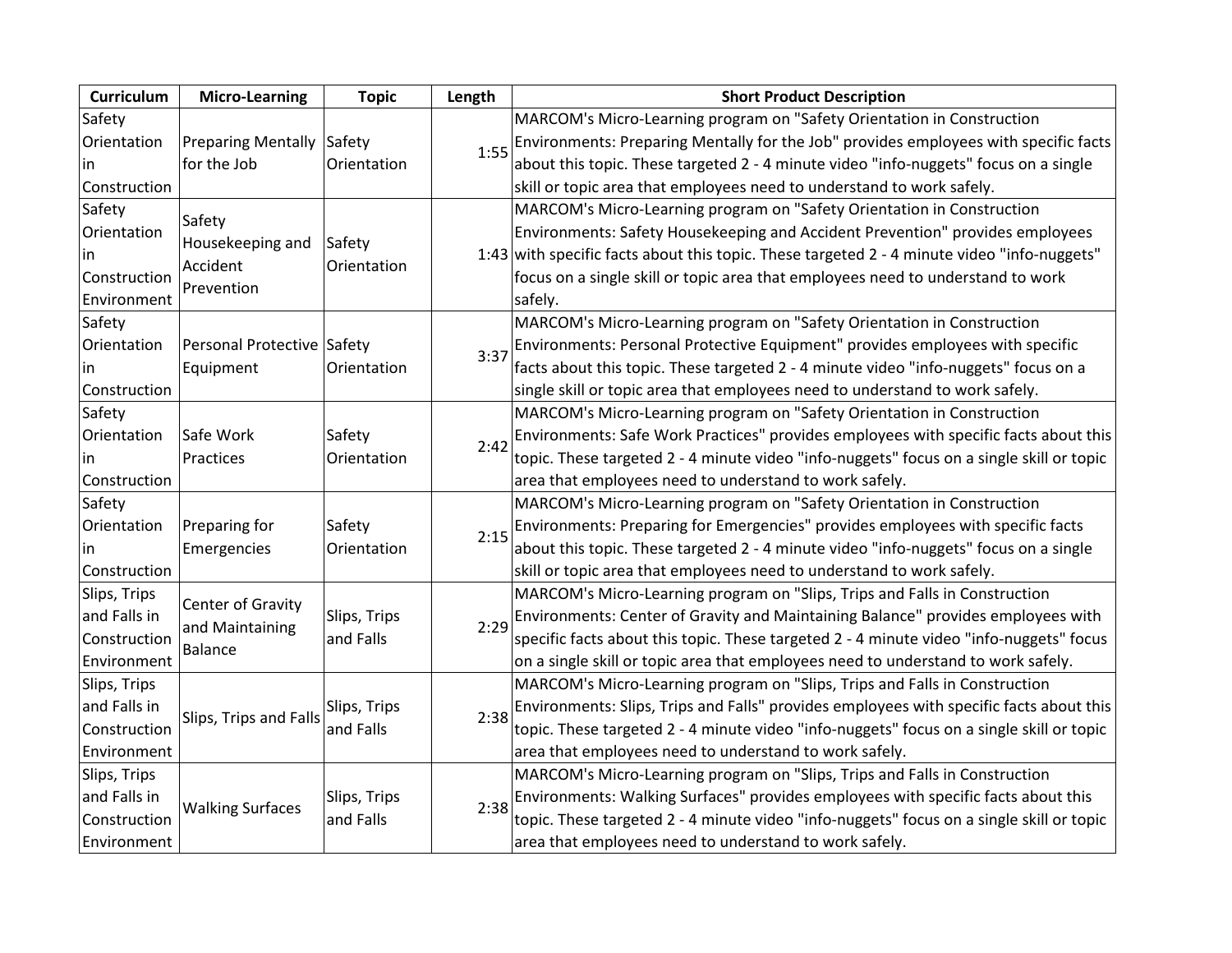| Curriculum   | <b>Micro-Learning</b>         | <b>Topic</b>    | Length                                                                                 | <b>Short Product Description</b>                                                         |
|--------------|-------------------------------|-----------------|----------------------------------------------------------------------------------------|------------------------------------------------------------------------------------------|
| Slips, Trips |                               |                 |                                                                                        | MARCOM's Micro-Learning program on "Slips, Trips and Falls in Construction               |
| and Falls in | Housekeeping and              | Slips, Trips    | 2:42                                                                                   | Environments: Housekeeping and Maintenance" provides employees with specific             |
| Construction | Maintenance                   | and Falls       |                                                                                        | facts about this topic. These targeted 2 - 4 minute video "info-nuggets" focus on a      |
| Environment  |                               |                 |                                                                                        | single skill or topic area that employees need to understand to work safely.             |
| Slips, Trips |                               |                 |                                                                                        | MARCOM's Micro-Learning program on "Slips, Trips and Falls in Construction               |
| and Falls in | Footwear                      | Slips, Trips    | 1:29                                                                                   | Environments: Footwear" provides employees with specific facts about this topic.         |
| Construction |                               | and Falls       |                                                                                        | These targeted 2 - 4 minute video "info-nuggets" focus on a single skill or topic area   |
| Environment  |                               |                 |                                                                                        | that employees need to understand to work safely.                                        |
| Slips, Trips | How to Fall                   |                 |                                                                                        | MARCOM's Micro-Learning program on "Slips, Trips and Falls in Construction               |
| and Falls in | "Properly" and First          | Slips, Trips    | 1:55                                                                                   | Environments: How to Fall "Properly" and First Aid" provides employees with specific     |
| Construction | Aid                           | and Falls       |                                                                                        | facts about this topic. These targeted 2 - 4 minute video "info-nuggets" focus on a      |
| Environment  |                               |                 |                                                                                        | single skill or topic area that employees need to understand to work safely.             |
| Struck-By    |                               |                 |                                                                                        | MARCOM's Micro-Learning program on "Struck-By Hazards in Construction                    |
| Hazards in   | What are 'Struck-             | Struck-By       | 2:49                                                                                   | Environments: What are 'Struck-By Hazards?" provides employees with specific facts       |
| Construction | By' Hazards?                  | Hazards         |                                                                                        | about this topic. These targeted 2 - 4 minute video "info-nuggets" focus on a single     |
| Environment  |                               |                 |                                                                                        | skill or topic area that employees need to understand to work safely.                    |
| Struck-By    |                               |                 |                                                                                        | MARCOM's Micro-Learning program on "Struck-By Hazards in Construction                    |
| Hazards in   | Personal Protective Struck-By |                 | 2:55                                                                                   | Environments: Personal Protective Equipment" provides employees with specific            |
| Construction | Equipment                     | Hazards         |                                                                                        | facts about this topic. These targeted 2 - 4 minute video "info-nuggets" focus on a      |
| Environment  |                               |                 |                                                                                        | single skill or topic area that employees need to understand to work safely.             |
| Struck-By    |                               |                 |                                                                                        | MARCOM's Micro-Learning program on "Struck-By Hazards in Construction                    |
| Hazards in   | <b>Traffic Safety</b>         | Struck-By       |                                                                                        | Environments: Traffic Safety" provides employees with specific facts about this topic.   |
| Construction |                               | 2:27<br>Hazards | These targeted 2 - 4 minute video "info-nuggets" focus on a single skill or topic area |                                                                                          |
| Environment  |                               |                 |                                                                                        | that employees need to understand to work safely.                                        |
| Struck-By    |                               |                 |                                                                                        | MARCOM's Micro-Learning program on "Struck-By Hazards in Construction                    |
| Hazards in   |                               | Struck-By       | 1:56                                                                                   | Environments: Heavy Equipment" provides employees with specific facts about this         |
| Construction | <b>Heavy Equipment</b>        | Hazards         |                                                                                        | topic. These targeted 2 - 4 minute video "info-nuggets" focus on a single skill or topic |
| Environment  |                               |                 |                                                                                        | area that employees need to understand to work safely.                                   |
| Struck-By    |                               |                 |                                                                                        | MARCOM's Micro-Learning program on "Struck-By Hazards in Construction                    |
| Hazards in   | Hand and Power                | Struck-By       | 2:14                                                                                   | Environments: Hand and Power Tools" provides employees with specific facts about         |
| Construction | Tools                         | Hazards         |                                                                                        | this topic. These targeted 2 - 4 minute video "info-nuggets" focus on a single skill or  |
| Environment  |                               |                 |                                                                                        | topic area that employees need to understand to work safely.                             |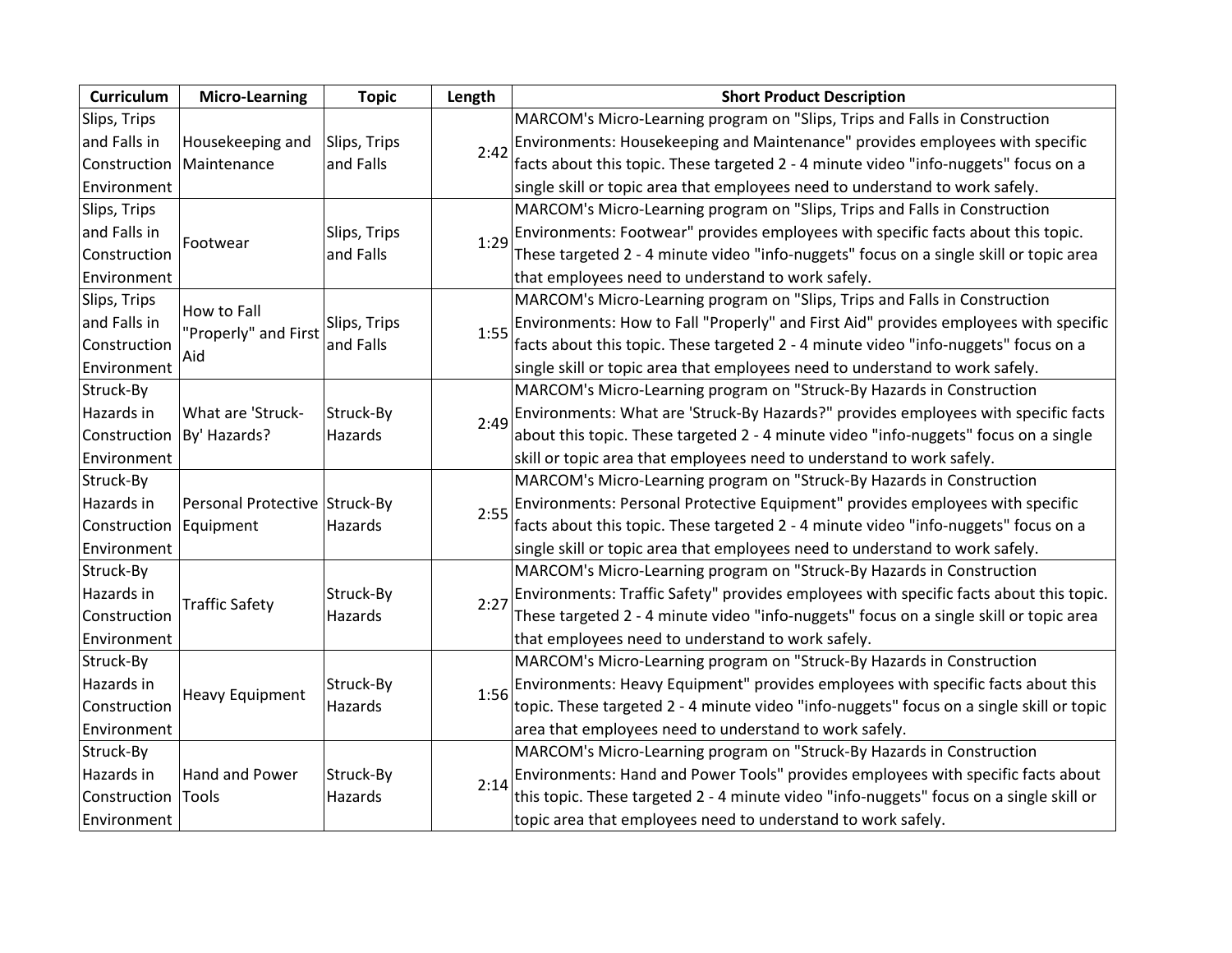| Curriculum   | <b>Micro-Learning</b>     | <b>Topic</b>          | Length | <b>Short Product Description</b>                                                         |
|--------------|---------------------------|-----------------------|--------|------------------------------------------------------------------------------------------|
| Struck-By    | Masonry Walls,            |                       |        | MARCOM's Micro-Learning program on "Struck-By Hazards in Construction                    |
| Hazards in   | Overhead Work             | Struck-By<br>Hazards  |        | Environments: Masonry Walls, Overhead Work and Building Materials" provides              |
| Construction | and Building              |                       |        | 2:41 employees with specific facts about this topic. These targeted $2 - 4$ minute video |
| Environment  | <b>Materials</b>          |                       |        | "info-nuggets" focus on a single skill or topic area that employees need to              |
|              |                           |                       |        | understand to work safely.                                                               |
| Suspended    |                           |                       |        | MARCOM's Micro-Learning program on "Suspended Scaffolding Safety in                      |
| Scaffolding  | About Suspended           | Scaffolding           | 2:41   | Construction Environments: About Suspended Scaffolds" provides employees with            |
| Safety in    | Scaffolds                 | Safety                |        | specific facts about this topic. These targeted 2 - 4 minute video "info-nuggets" focus  |
| Construction |                           |                       |        | on a single skill or topic area that employees need to understand to work safely.        |
| Suspended    |                           |                       |        | MARCOM's Micro-Learning program on "Suspended Scaffolding Safety in                      |
| Scaffolding  | <b>Suspension Devices</b> | Scaffolding           | 2:50   | Construction Environments: Suspension Devices" provides employees with specific          |
| Safety in    |                           | Safety                |        | facts about this topic. These targeted 2 - 4 minute video "info-nuggets" focus on a      |
| Construction |                           |                       |        | single skill or topic area that employees need to understand to work safely.             |
| Suspended    |                           |                       |        | MARCOM's Micro-Learning program on "Suspended Scaffolding Safety in                      |
| Scaffolding  |                           | Scaffolding<br>Safety | 3:54   | Construction Environments: Ropes" provides employees with specific facts about this      |
| Safety in    | Ropes                     |                       |        | topic. These targeted 2 - 4 minute video "info-nuggets" focus on a single skill or topic |
| Construction |                           |                       |        | area that employees need to understand to work safely.                                   |
| Suspended    |                           |                       |        | MARCOM's Micro-Learning program on "Suspended Scaffolding Safety in                      |
| Scaffolding  | Platforms                 | Scaffolding           | 1:49   | Construction Environments: Platforms" provides employees with specific facts about       |
| Safety in    |                           | Safety                |        | this topic. These targeted 2 - 4 minute video "info-nuggets" focus on a single skill or  |
| Construction |                           |                       |        | topic area that employees need to understand to work safely.                             |
| Suspended    |                           |                       |        | MARCOM's Micro-Learning program on "Suspended Scaffolding Safety in                      |
| Scaffolding  | Safe Work                 | Scaffolding           | 1:59   | Construction Environments: Safe Work Practices" provides employees with specific         |
| Safety in    | Practices                 | Safety                |        | facts about this topic. These targeted 2 - 4 minute video "info-nuggets" focus on a      |
| Construction |                           |                       |        | single skill or topic area that employees need to understand to work safely.             |
| Suspended    |                           |                       |        | MARCOM's Micro-Learning program on "Suspended Scaffolding Safety in                      |
| Scaffolding  | <b>Fall Protection</b>    | Scaffolding<br>Safety | 4:03   | Construction Environments: Fall Protection" provides employees with specific facts       |
| Safety in    |                           |                       |        | about this topic. These targeted 2 - 4 minute video "info-nuggets" focus on a single     |
| Construction |                           |                       |        | skill or topic area that employees need to understand to work safely.                    |
| Trenching    |                           |                       |        | MARCOM's Micro-Learning program on "Trenching and Shoring in Construction                |
| and Shoring  | The Hazards of            | Trenching and         | 3:12   | Environments: The Hazards of Trenching" provides employees with specific facts           |
| in.          | Trenching                 | Shoring               |        | about this topic. These targeted 2 - 4 minute video "info-nuggets" focus on a single     |
| Construction |                           |                       |        | skill or topic area that employees need to understand to work safely.                    |